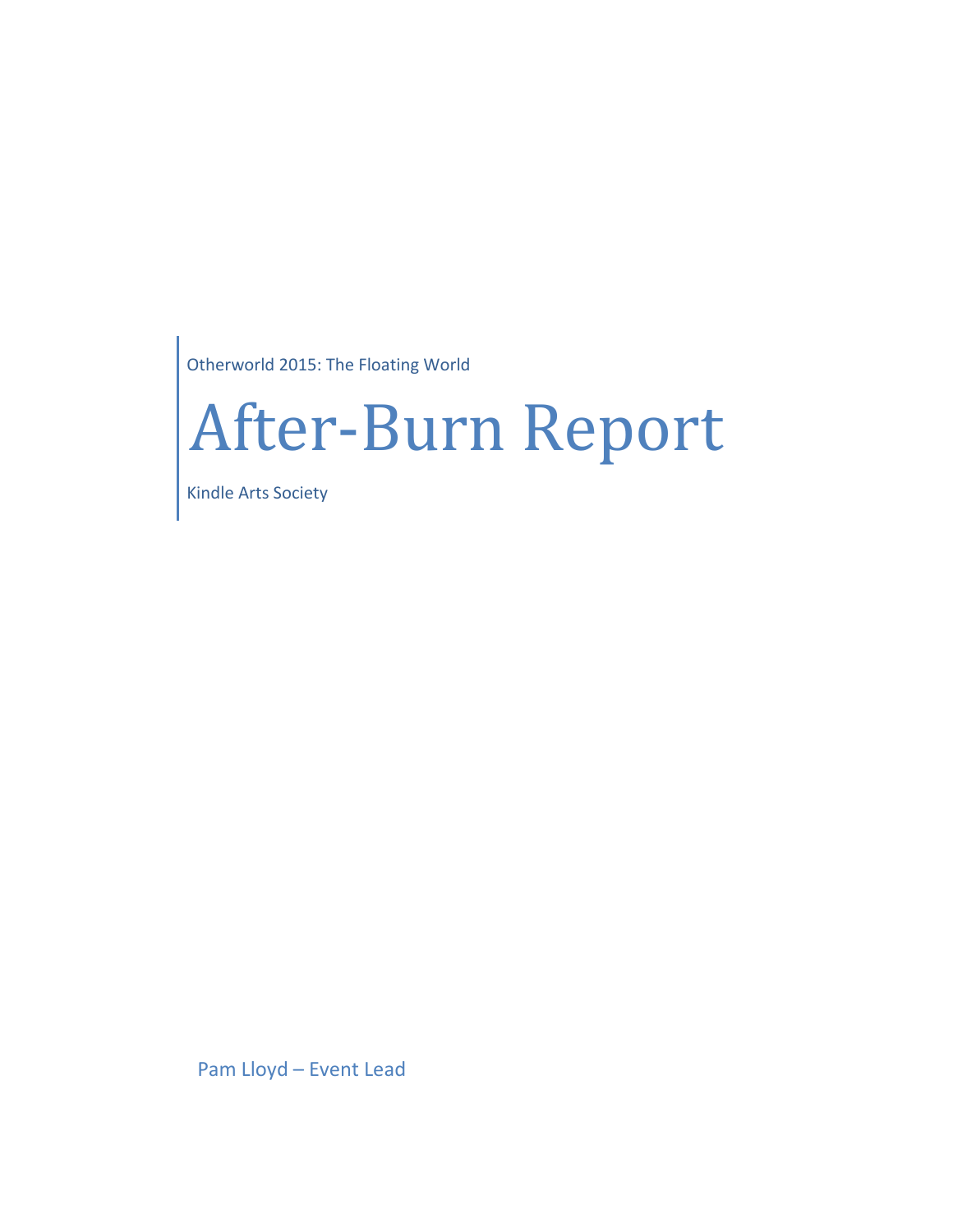# **Table of Contents**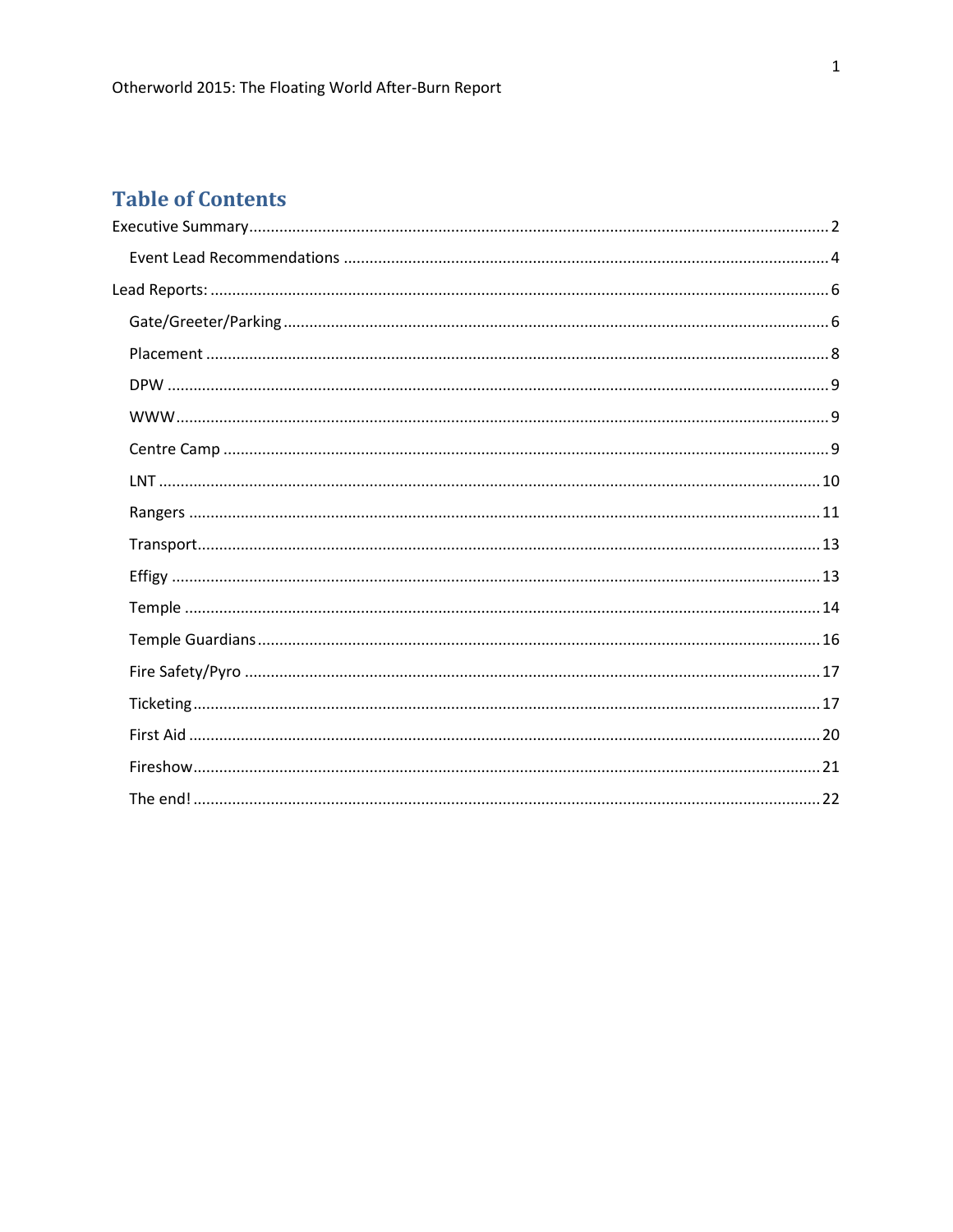# <span id="page-2-0"></span>**Executive Summary**

It was a great pleasure to take on the event lead role for Otherworld 2015. This year, our biggest challenge was moving to a new venue, and I was privileged to have had a fantastic planning team who helped pull off what I believe was our best Otherworld yet.

After an exhaustive 8 month search by a venue search team, we found our new home at the Pachena Bay Campground near Bamfield. Pachena Bay, which is on Huu-ay-aht First Nation treaty settlement lands, is a stunning location. And with the much larger space, I feel it's a great venue for us to grow our event over the next few years. I estimate that with careful placement, the site could easily host up to 600 or 700 people.

I was informed of the Pachena Bay Campground in mid-January by a community member, and made contact with the Huu-ay-aht First Nation to talk about our event and begin event contract negotiations. Through many talks we agreed on an event contract by the end of March.

Our cost for the venue rental went up significantly over the previous year, but I and the KindleArts board felt that the new venue offered savings in other ways, as well as a step up in amenities. The site came with flush toilets, eliminating the need to rent port-a-potties, as well as coin operated showers and potable water. The site has 9 RV campsites with power and water hook-ups, so we were able to generate extra revenue from RV site fees. Also included in the contract price was two daytime staff and one night security for every day of the event.

**Tickets**: 399 full price adult tickets were sold with one teenager, 10 minors under 12, four complementary passes for first aid, and two free passes for security. Additionally, as a thank you, two complementary tickets were given to Fran and Heinrich, the owners of our previous venue, and Nato W, who set up our ticketing and volunteer tracking system. Of the tickets sold we had 24 no-shows. Five free passes were given to the venue as part of the contract, in addition to six passes to campground staff on shift during the weekend.

**Insurance**: Our cost for event insurance came to \$900, which included the KindleArts Board of Directors, Cam Bremner, Pam Lloyd, HFN Developments LP, Black Rock LLC and Burning Man Project as additional insureds.

**Security**: We hired Footprints Security, based out of Port Alberni, for a cost of \$2,268. For Friday, Saturday and Sunday night we had two security personnel on duty from 8pm to 8am. The company provided two different staff each night, and they elected to have their employees drive in and out for their shifts rather than stay on-site for the entirety of the event.

The security personnel received mixed reviews from the planning team and participants. Some people felt that a couple of the security people were inappropriate in their comments. Also, Denise from the campground observed security standing around at the flaming bowling alley for an extended period of time, instead of performing their rounds. Having new security staff each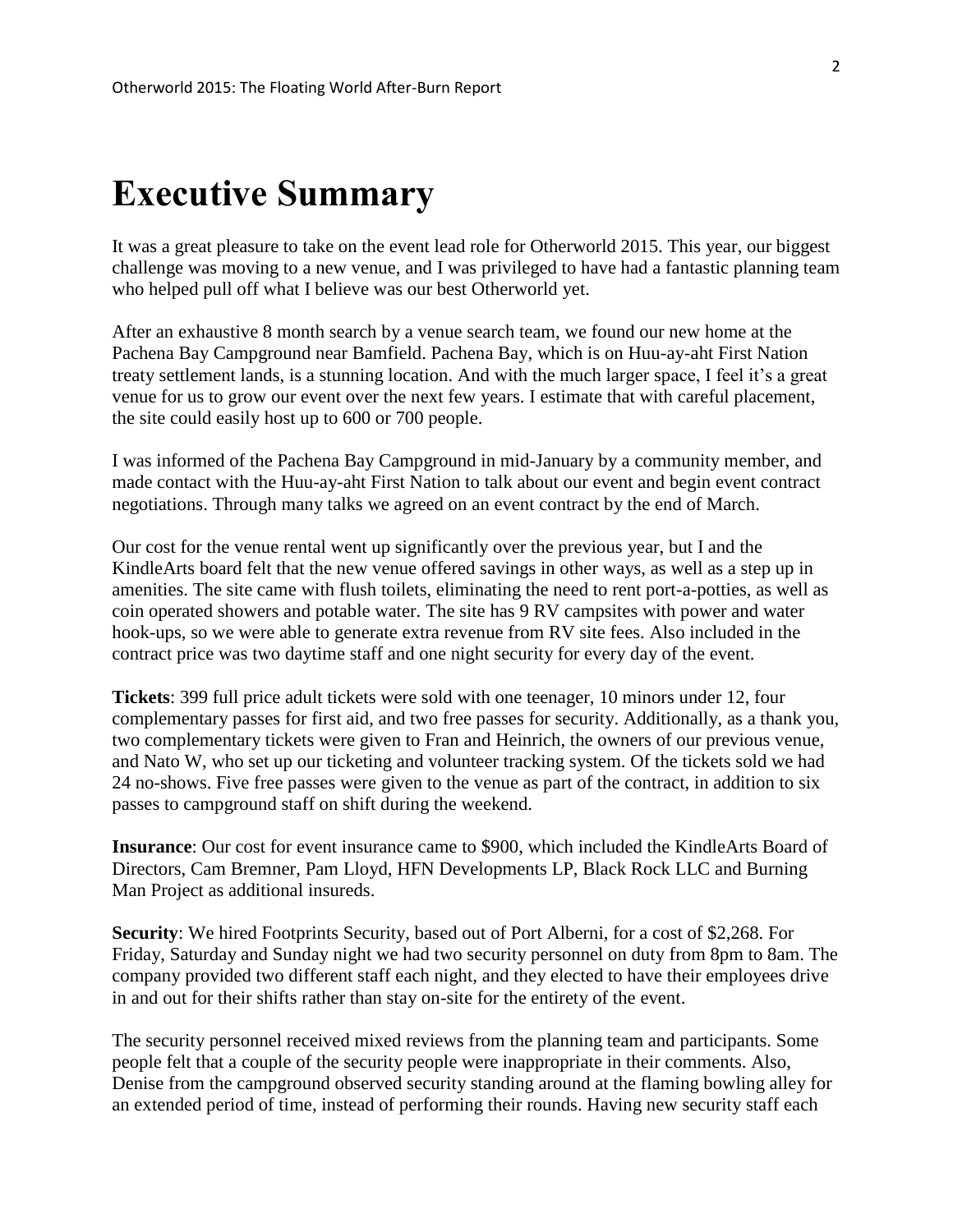night also created more work for event leads, as they had to check in each night with oncoming staff and inform them of their duties and give orientation to the site.

There were multiple incidents of local residents entering the site throughout the weekend, as well as people coming off the West Coast Trail and entering the campground in hopes of reserving a site. Although Parks Canada had been informed the site would be unavailable that entire weekend, I would recommend the event team produce better signage at the campground boundary with the park, as well as come up with a procedure for informing hikers of alternative places to camp.

As for locals coming into the campground, the campground staff were very helpful in dealing with them. I think because this was the first year of the event, the locals were especially curious about our event and culture.

As part of the contract the venue requested that we host an open house on a day of our choosing for 2 hours, where residents of Anacla and Bamfield could come into the site free of charge. We had the open house on Saturday from 10am to noon. We had 11 people visit the campground, and we organized a tea service at the temple. I think the open house worked out very well; the locals were very friendly and seemed to enjoy themselves. It went a long way toward building lasting relations between our culture and the local community.

Throughout the event, there were a few examples of cultural differences that had not been anticipated that caused some friction. For example, there is a sub-group within the Burning Man community, the Department of Public Works, or DPW that has its own unique culture. DPW has a reputation for a gruff and surly exterior demeanor, but inside they are enthusiastic and joyful participants like the rest of the group. This outward expression of pranksterism manifested as the directional signs that were posted along the route from Port Alberni to Bamfield that were offensive and upsetting to many people. As soon as the event leadership team was advised that the signs were a problem, they took immediate action to have them removed.

One item of significant concern to the leadership team is the apparent confusion over jurisdictional authority over the beach. During a visit from Parks Canada wardens on Friday evening, it became apparent there is a significant difference of opinion over who can permit activities on the beach. This needs to be clarified before the next event at this site.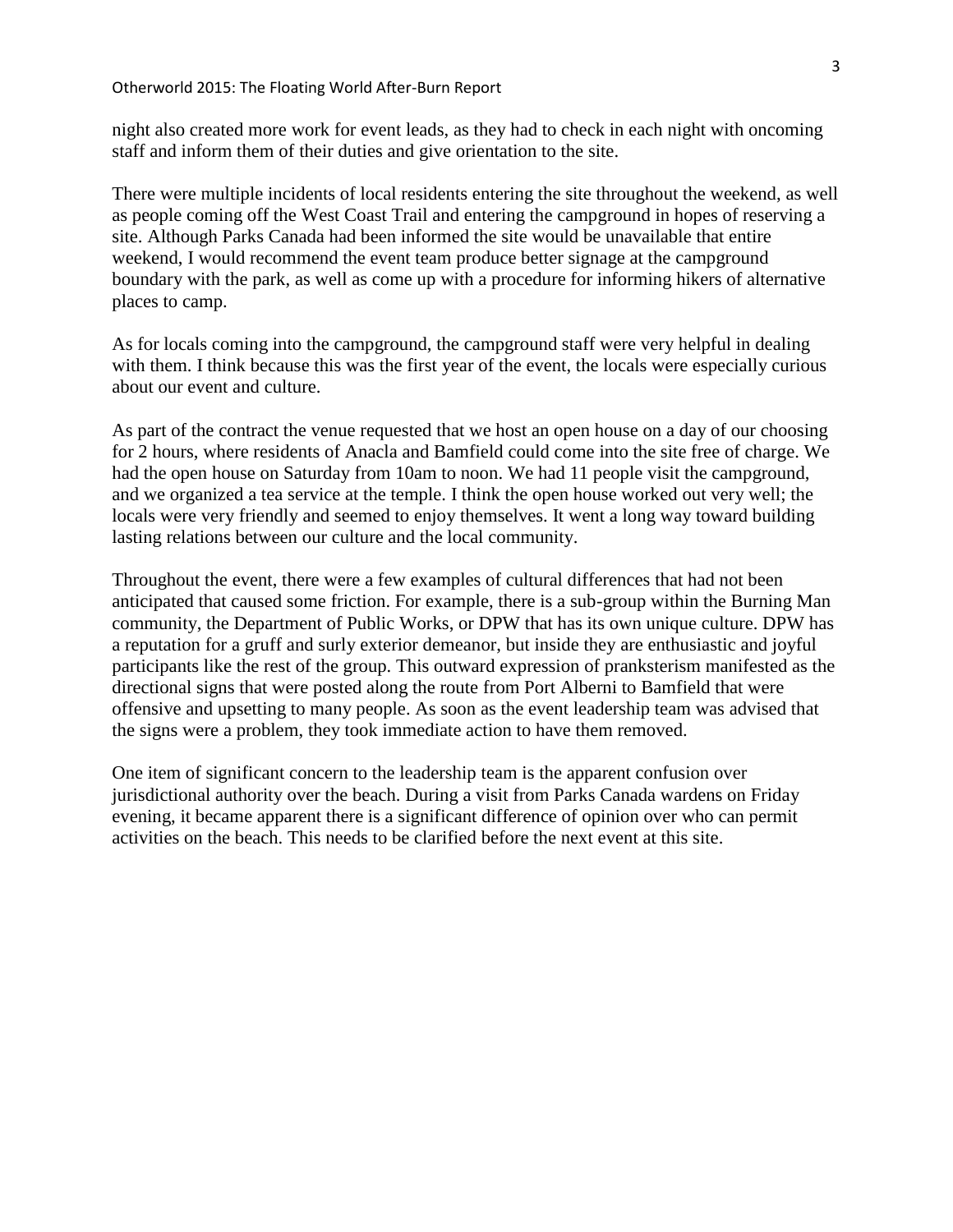#### Otherworld 2015: The Floating World After-Burn Report

# <span id="page-4-0"></span>**Event Lead Recommendations:**

- Begin venue negotiations earlier, and have venue contract signed by November or December.
- Create a lead position for Gate and Perimeter. Because the campground is not fenced and includes a beach it is very easy for gate crashers to get into the site. Gate lead would be responsible for putting up signage at both ends of the campground, saying "Private Event", as well as installing temporary fencing at both ends of the beach and at the campground entrance.
- Have the front gate staffed with volunteers throughout the entire event. Also have one night security staff at gate at all times.
- Consider handing after-hours Gate operations to the contract security.
- Have the same security personnel each night of the event, as it provides continuity and eliminates the need for event leads to check in each night with new staff.
- Have a general volunteer option on the ticketing page and a sign-up sheet at centre camp with list of volunteer jobs that need filling.
- Have clearly defined roles for rangers and security, especially around gate crashers and interactions with locals.
- Incentivise volunteerism for core infrastructure roles.
- We need clarification about what is permitted and who can make the call about the beach. We might need to find another burn location if the beach is a no-go for next year.
- Assign sound marshal deputy and be more pro-active about sound monitoring.
- Clarify infrastructure requirements for contract first aid provider.
- Request venue to install 'dryer plug' or other high-power 240V receptacle in power house by toilet trailer power distribution

Notes from Chris Lamb (Clamb) - Incidents while Event Lead

- One campground employee was hoping his access included  $a + 1$  so his wife could come see the event. I explained that our insurance didn't cover that but would report it back to the group. Possible solutions would be a day pass for people from the village; maybe a different coloured bracelet.
- The RCMP visit on Saturday was very quiet and they had no problems at all with the event.
- The attempted theft of a participant's laptop from her tent was well handled VERY WELL by Rangers.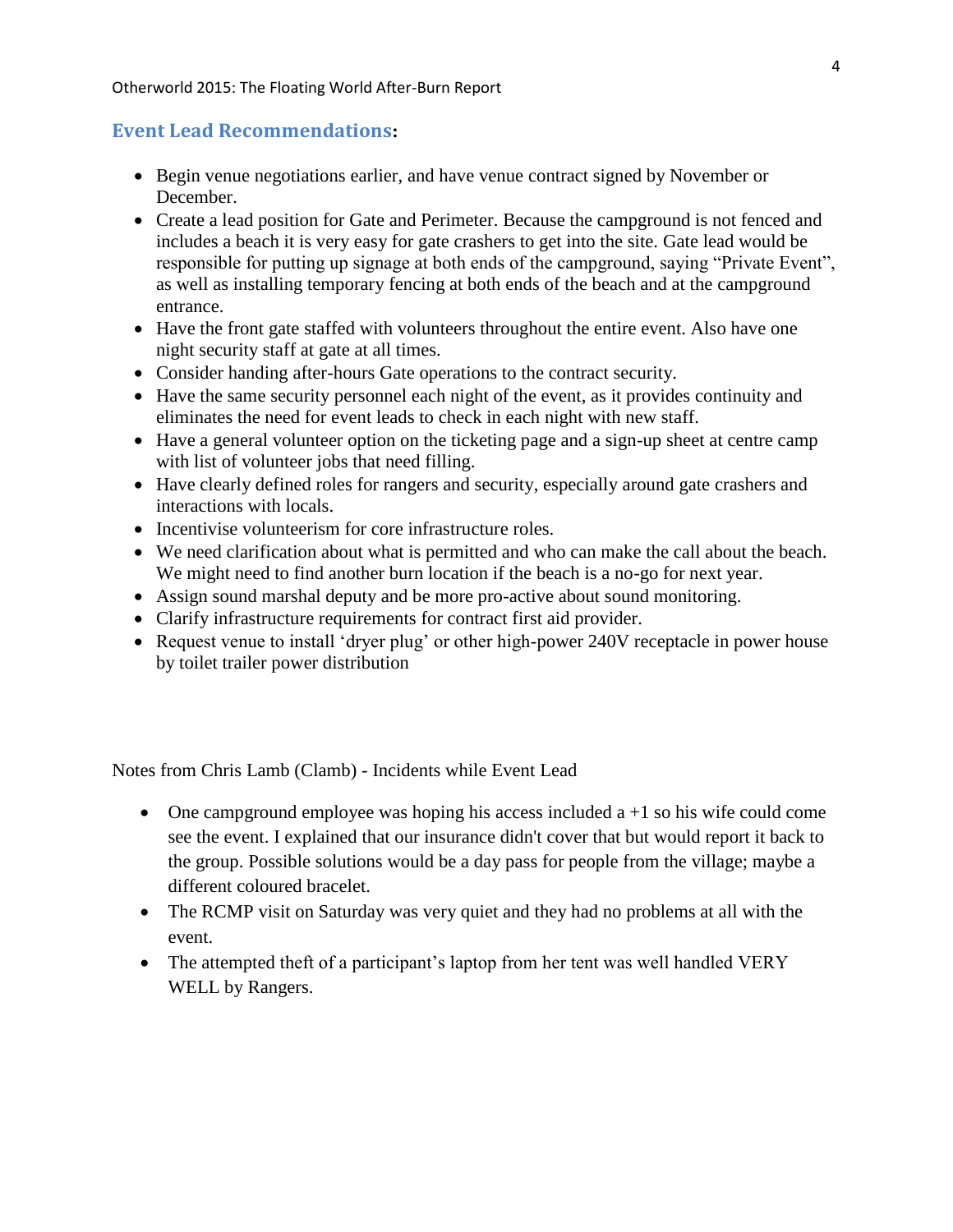Notes from Cam Bremner while event lead on Saturday

#### **The Suck**

- Saturday night fire incident
	- o A participant lost his balance and fell into the remains of the effigy fire. He was initially treated then transported by OW medics to Bamfield, and from there to Port Alberni by BC Ambulance where he received medical care.
- Sleep-dep. Ongoing problem. How can we deal with this? Board has been meeting with involved parties to develop a way forward.
- Confusion about availability of R14 site "Reserved for campsite manager" but the contract clearly specified "entire site."
- Inappropriate marketing from participant.
	- o Board communicated with participant after the event to explain principles and expectations.

#### **The Good**

- Amazing venue
- Whales
- Salmon gift
- Rangers ran themselves in an exemplary manner
- First Aid seemed to go smoothly. Some confusion about providing shelter and table?
- No children-related incidents
- No sound complaints from the community
- No-pants camp turned their music off when asked around 2am on Saturday night
- Burning glam turned their music down when asked on Saturday night
- Venue operators very happy with event and LNT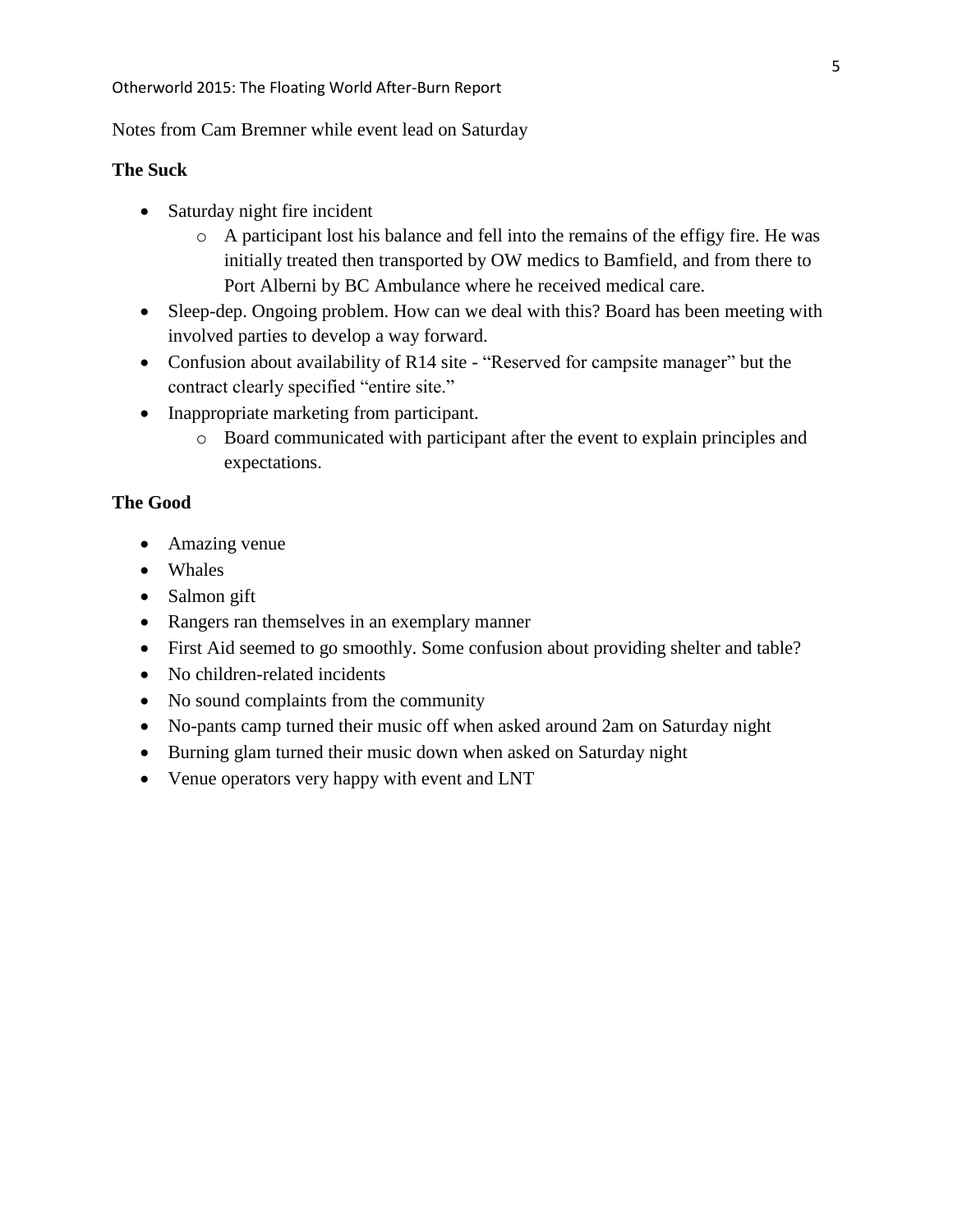# <span id="page-6-0"></span>**Lead Reports:**

# <span id="page-6-1"></span>**Gate/Greeter/Parking**

Here are some points that we'd like to bring forward so that Gate runs smoothly next year. It's always a challenge with a new location and we just didn't know how things would work until they happened, although I think they ran pretty darn fine considering :)

#### **Things that worked:**

Having Whiskey & Whores join us for Gate Opening (noon - 2pm) was priceless, and they handled everything exquisitely! Plus it was loads of fun to have them there with us. There was a rush of people trying to get signed in from early entry and it went really well. Having a Theme camp open with first shift is a nice idea.

Having up to six volunteers on staggered shifts on Friday worked really well. Two handled parking and initial Greeting (keeping the road open) while the others handled signing in/identification/shwag.

Lanyards: they were a hit! Perhaps have some laminates (12) made up without a date so that we may re-use them each year? We have kept the lanyards for future events. Thanks to <http://0rax0.deviantart.com/> for permission to use their floating face/world image on the greeters badges.

Generator: having a generator to light up the gazebo on Friday night was excellent! It also provided Security with extra light over night.

Music: was nice to have a beat in the background.

#### **Things that didn't work (so well)**

Legal Documentation: even though we made it ridiculously clear (one yellow sheet, one blue sheet) that there were TWO forms that had to be signed, many people only signed the top sheet of paper. This lead to some people NOT signing the Waiver!!! This is bad. Is there any way to get the information onto a single sheet, so that this won't happen in the future? The Code of Conduct info can still be presented to them but perhaps in a different way?

**Speed:** there were complaints from the locals that people were driving too fast through the Village. This should be reiterated in future communications.

**Security:** I was under impressed by the Security we hired. (chain smoking/complaining about personal issues/driving away with someone's keys/not interested in performing gate duties/etc.) I believe our money would be better spent on hiring someone who better understands what we are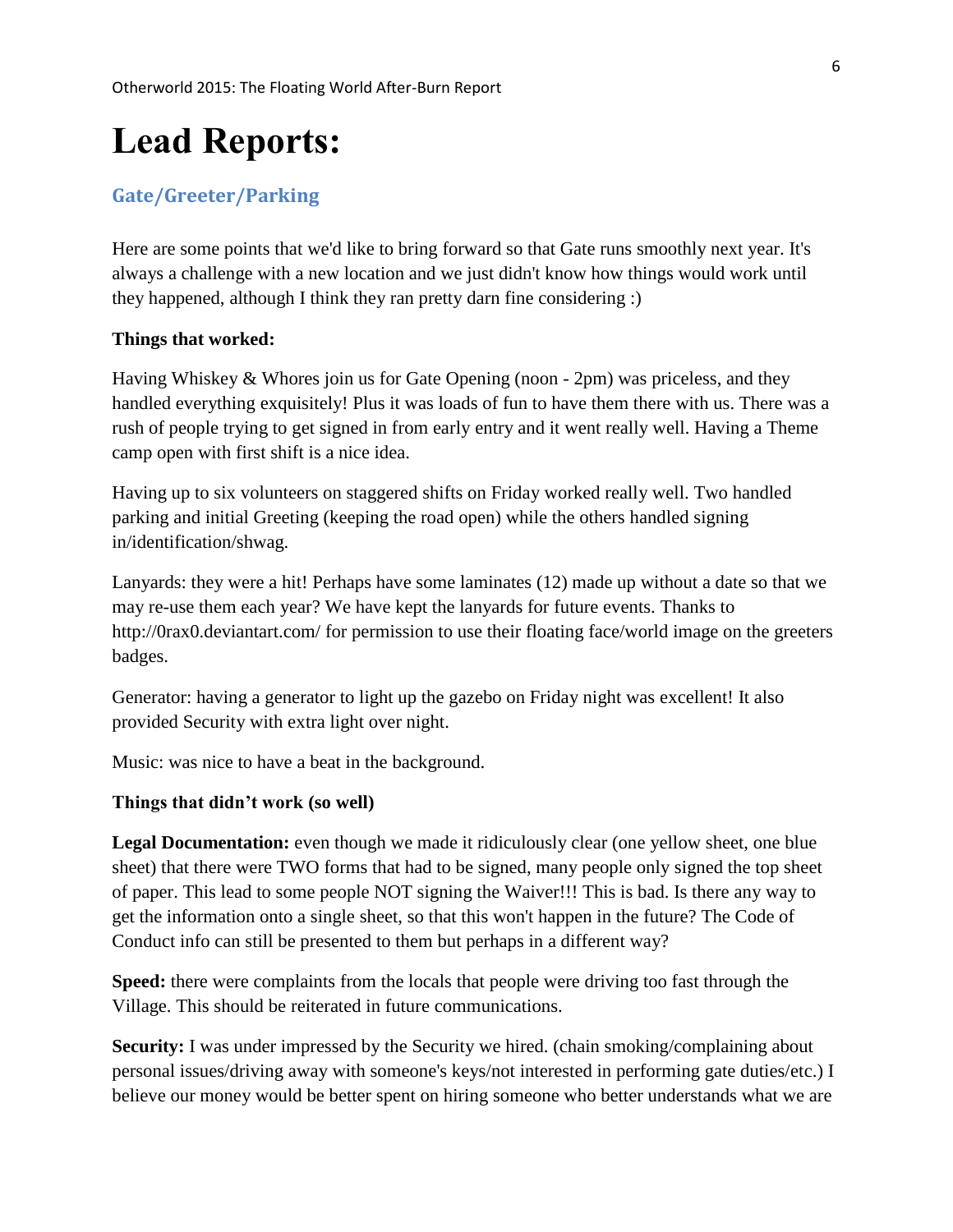all about and most importantly, willing to assume a position where they are able to cross people's names off the list, and getting them to sign the legal documentation as they enter the event after hours. Also, changing the time(s) in which they are on duty. Example: Security on from 12am - 12pm. Greeter's leads would have time off to sleep. For anyone arriving outside of Gate hours they can come back once gate has re-opened to receive shwag if interested.

**Radios:** Gate needs two radios. Not much good with just one and communications were lost. Would also allow for Greeters leads to venture away from the Greeter's station, which would be nice.

**Sunday:** Ensuring that the campsite staff or Security would assume responsibility for any locals/campers/westcoast trailers who arrive throughout the day on Sunday (and any time Greeters is 'closed'), as there is no working gate to keep them out. Thankfully Denise assumed this responsibility for us on Sunday, but not until after we had to ask, since there was no-one taking care of it. Even though the campsite said Full, there were still many cars driving in (approx. 1-5 every 5 minutes.)

**Parking:** Parking turned out okay in the end, but I believe it would be in our best interest to attempt to secure the grassy area (with the logs) as part of our contract with the campsite. I don't know if this would be at all possible, since it belongs to the Band's Private camping area, but I think it's worth asking for future years as we grow. From what we observed the Private spots (P) weren't utilized at all the whole weekend and they still had that whole area open with the picnic tables/totems. Also, keeping T-1 open for early (Sunday) departures worked well from what we observed.

#### **Recommended Gate Hours:**

Friday: noon - midnight

\*Both Greeter's leads were pretty much ON for the whole day to ensure everything ran smoothly. This was the busiest day, and we think everything ran smoothly :) \*Daryl was on from 11am till 4am (late entry) that day and then up again at 8am Sat. morning. Too much too long!

Saturday: 10am - 6pm. (Open House from 10am - noon)

\*This would allow time for the transition from Security to Greeters and to share any important information between them. This would also allow for Security to stay until the end of the Open House to assist with any issues that may arise with the locals.

\*It was really slow on Sat. The general duties for our volunteers on Sat. were to turn locals and other people away who didn't notice the Campsite FULL sign or who wanted access to the beach. Perhaps we or the Campsite can work on signage to include "Private Event: NO Beach Access" or something along those lines.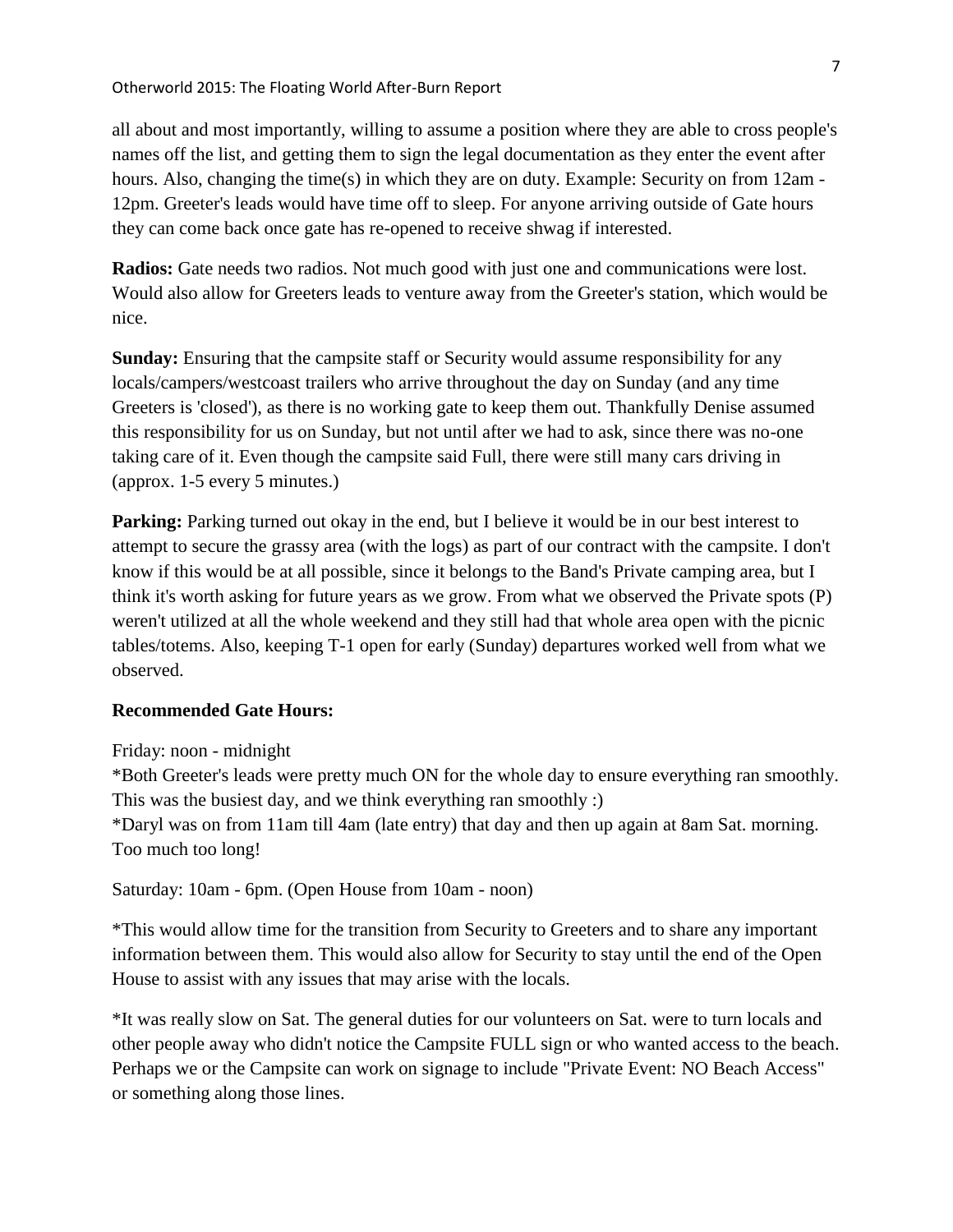Otherworld 2015: The Floating World After-Burn Report

\*Security or Campsite assumes gate responsibilities after hours.

Sunday: No entry. Security or Campsite assumes gate responsibilities after hours.

I would like to continue my contribution by creating a Greeters check-list for our future Greeters Leads, as I would have greatly appreciated one when we began this journey. It would establish a solid base for future Leads to build off of, and ensure that all of our hard work doesn't have to be repeated from scratch each and every year. I will work on this and get it to you upon its completion, along with our finalized shift schedules.

Cheers,

~ Vicki & Daryl

# <span id="page-8-0"></span>**Placement**

Overall placement went well. There were some issues due to it being a new site and people being confused. Thoughts for next year:

- Make it clear on the map that RV spots are reserved.
- Assign more than one RV to a couple of the larger spots, if needed.
- Double check final RV list with spreadsheet and updated information on how is coming to avoid people being missed.
- Have a white board at the gate that is only for placement messages so that greeters will be aware of any changes that they need to pass onto particular people. This year I left a message with the greeter leads, but it did not get passed on through the shifts and led to confusion.

Also, regarding gate (I know, not my department) I think it would be good to have instructions with all the steps set out. I also noticed at Bitf that they had a few stations to stop at and each station did something different, which would cut down on the chaos.

At Bitf, the event producers all take shifts being the producer on duty, which means that the event lead isn't on duty for so much of the event. I think this would be a great idea and should be discussed and offered for future events. I think there are eight of them that share the shifts.

Include in information going out to participants that they should NOT ask Pachena staff placement questions. Participants should ask someone with a radio to call placement for assistance

I don't know how we could have avoided the No Pants situation because they did not provide us with accurate information, even though we asked the questions.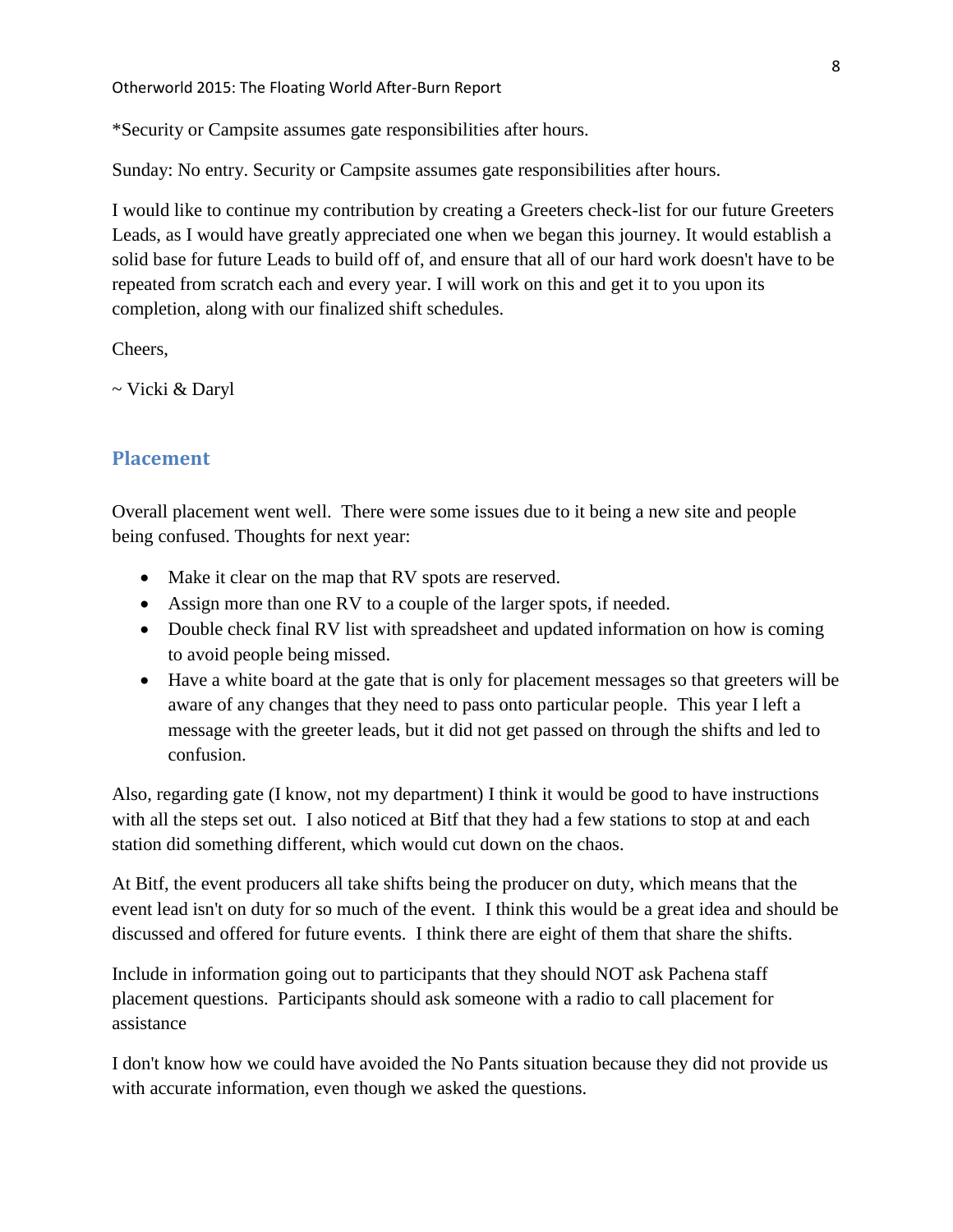From Chris re RV placement:

With RV stuff it got easier once we set a size limit. Anything under 21 or 23 feet was welcome to Park within the camp but bigger RVs had to go in the spots assigned and that worked out fine.

I think they key is flexibility. Having deadlines works for organizers but I had changing RV spots and people backing out and then reconfirming right up until the day before I left. Having done gates and greeters for a few years and assistant event lead and then event lead has just confirmed for me that flexibility is the key.

Determining what constitutes a medical need for power might be something to look at but all in all, I think things went well. I never received any complaints.

#### <span id="page-9-0"></span>**DPW**

DPW Observations from Clamb

Power worked really really well, Chris C. did an amazing job.

RadioWorks didn't charge us for lost antenna and has tentatively booked KindleArts for the radios for 2016 (will call us if someone attempts to book to give us first rights of refusal).

Lack of volunteers was a problem. Only had 2 of 22 DPW people actually show up at any point for helping out (and 2 other people who emailed with interest but didn't contact me on site).

We overlooked the fact that the Medics requested a table & popup structure so improvised with a picnic table and borrowed a popup from visiting Portland folks. Recommend that medics be responsible for their own setup.

Signs being hung by DPW is a good idea; but artwork for creating the signs should likely be handled by someone artier as they are the first impression for attendees.

#### <span id="page-9-1"></span>**WWW**

No report submitted

# <span id="page-9-2"></span>**Centre Camp**

#### **What Worked:**

Burners making coffee!! Set up was such that participants could just make a new pot of coffee if it was out - so lead didn't have to keep checking back and making all the coffee. More 'self serve'/radical self-reliance I think was great.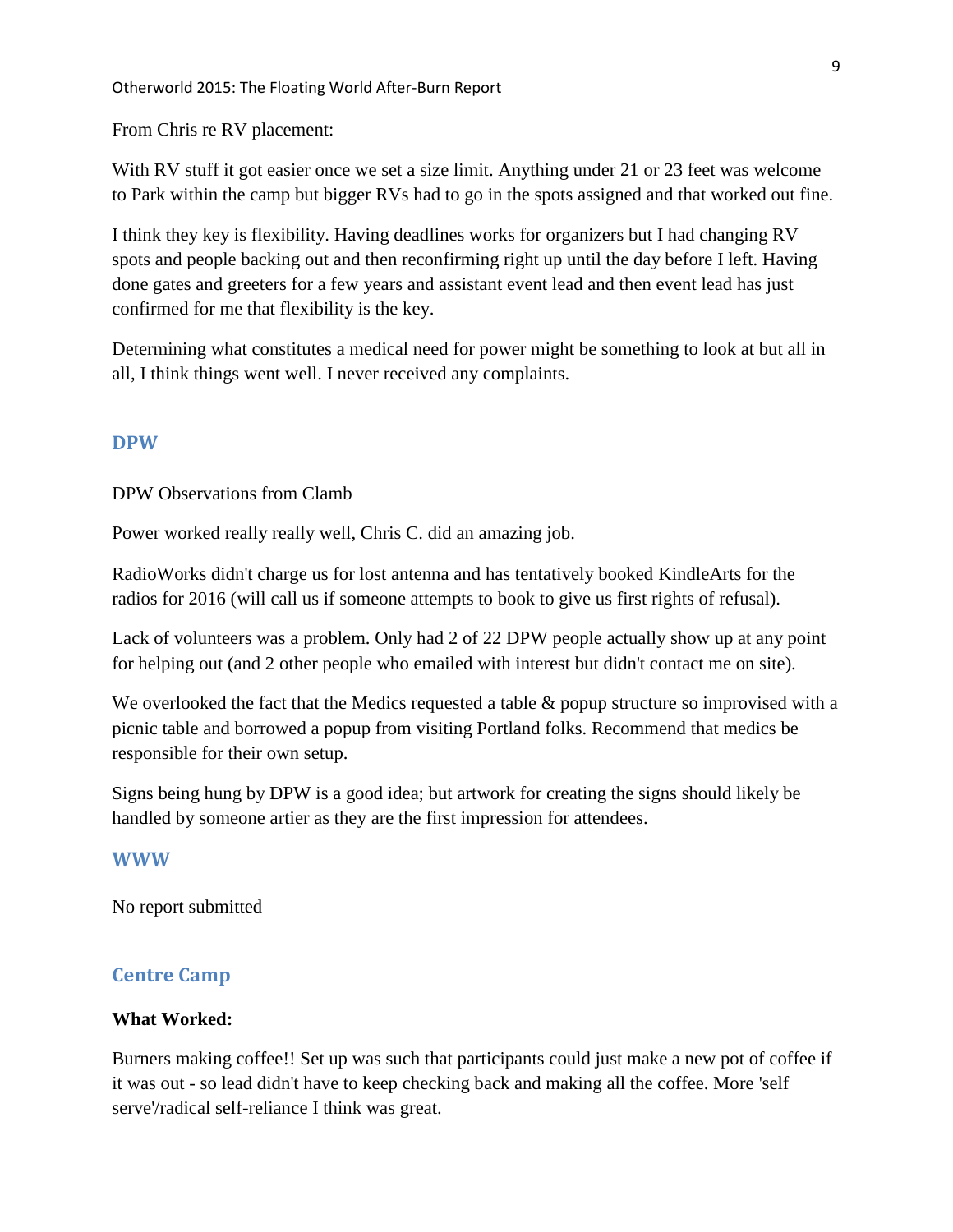Set up and take down went so smoothly thanks to all the help. High 5's go to Dorothy, Clamb, Natalie, Martin, Edward (who also fed us), Lori and Mark. I could not have set up or decorated or taken down a car port by myself.

Centre Camp worked as a place for some art and the 10 principles sign (thanks to Kindle Arts for that)

# **What didn't work:**

Coffee urn took a long time to brew a pot. Maybe more frequently brewed smaller amounts of coffee would work better.

DPW - was told that I was assigned some DPW volunteers to help set up and take down. These didn't materialize, which was totally fine given the help I did have - but this is a great idea in theory if we can get it executed next year just to get the infrastructure up and down quickly in case there aren't any helpful and available passersby

Lack of communication pre event re: what Center Camp is. As a result it wasn't as utilized as it could have been (coffee, art on display and hydration) (this was just not on my radar as something I should do)

# **For Next Year:**

Better communication pre-event. Something in the WWW, and posts on the Facebook event about what CC is and what you can find there!

More art! would love to see more art displayed at Center Camp

Seating is always important - making CC a place to sit, rest, hang out etc. is a great contribution to the event

# <span id="page-10-0"></span>**LNT**

After Burn Clean-up on the Beach:

Magnetic Rake crucial for extracting any remaining build materials (magnetic rake was provided on loan by Terry; for future reference, one may also be purchased from Princess Auto, 3 sizes, price range approx. \$50-80).

Metal rakes, a shovel and wheelbarrow are also necessary to ensure proper removal of materials from the sand. A sieve of some type may also be helpful to strain sand from remaining debris. Use metal tools due to the high temperatures in the sand following the burn.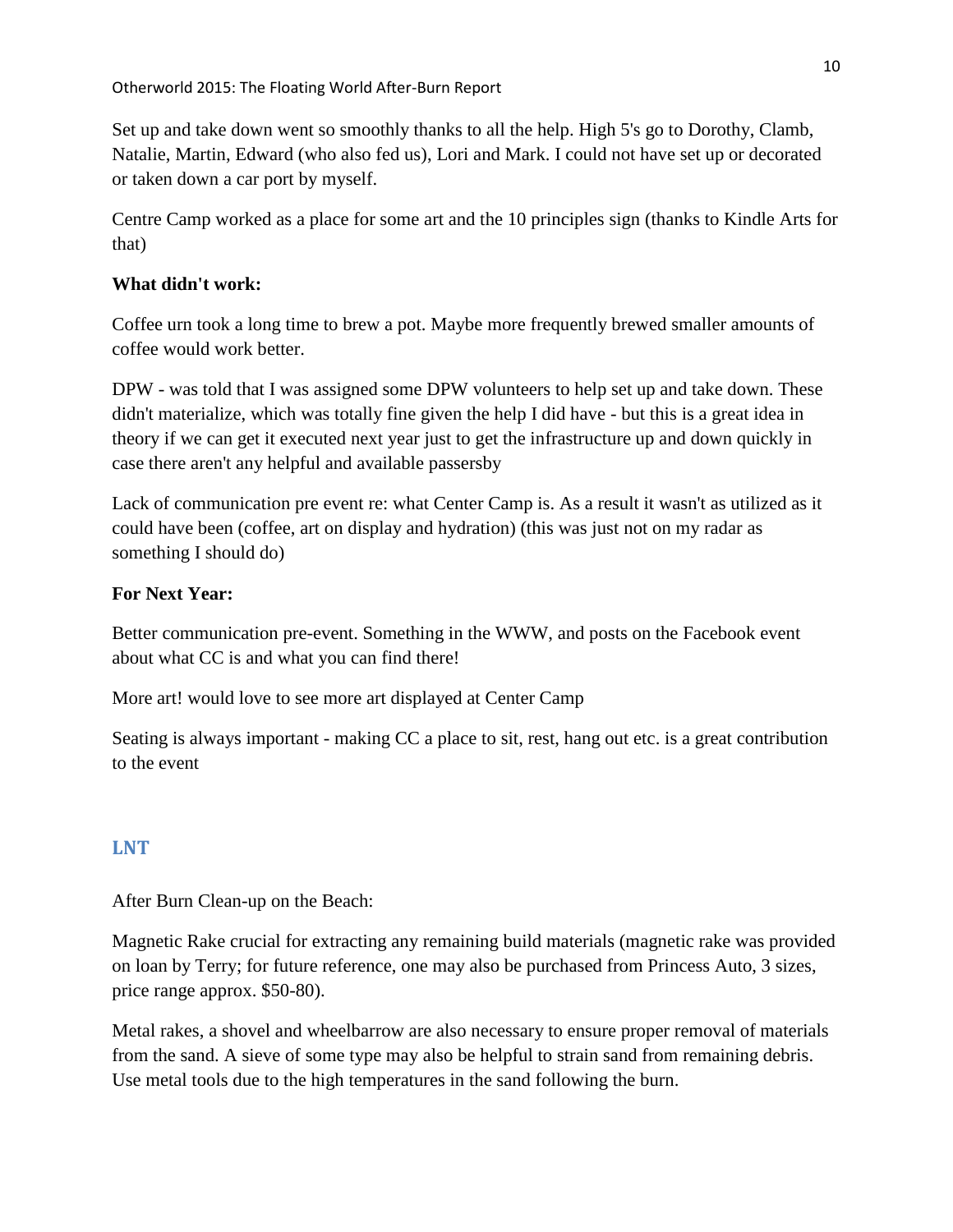#### Otherworld 2015: The Floating World After-Burn Report

There is a possibility some of these tools may be borrowed from the campsite such as a rake and wheelbarrow as this occurred. Suggested to arrange in advance.

Bring thick work gloves for those cleaning up after the burn for handling metal and sharp debris, a cardboard box and a couple extremely thick, heavy-duty plastic garbage bags to deposit sharp materials.

In hindsight it is recommended to visit folks responsible for effigy and temple builds during the planning or early stages to review materials used for knowledge of type and volume of materials that will be extracted from the burn site (i.e. small staples and sharp objects are a concern and difficult to ensure entire removal).

Not recommended to allow burning of other materials such as W&W façade and chairs as this will produce additional unknown materials for removal (apropos W&W team members cleaned up after…)

Most volunteers did not show, therefore, it is recommended to assemble a small core team of 4-6 reliable people able to commit to stay on the final day to ensure a thorough cleanup of beach and final pass of campsites prior to new guest arrival. Staying one additional night is recommended due to workload and to ensure the job is completed.

Ensure there is enough space to pack out lost and found items and tools after final cleanup. We are very grateful for the assistance that was provided to us from transport and others.

New guests were arriving early while beach cleaning activities were underway – this made it difficult for a proper final sweep of the campsites and beach. Unfortunately we have been contacted for several lost items that were not found, not sure if these items were missed by LNT or if retrieved by other folks…

• Need mag rakes, landscape rakes, metal trash cans for hot debris, trash pick-up grabber thingy tools for LNT

# <span id="page-11-0"></span>**Rangers**

Rangering for Otherworld 2015 was coordinated and led by the Victoria representatives of the recently formed BC Rangers, who are a group of Black Rock Rangers and Ranger Trainers in Vancouver, Victoria, and nearby communities. Ranger Operations as went as planned and were well received by participants at this event.

Victoria hosted both a Black Rock Ranger training and a regional Ranger training. People who wished to ranger at Otherworld this year were required to take either one or both of these 2015 trainings, though some exceptions were made for people with adequate historical training or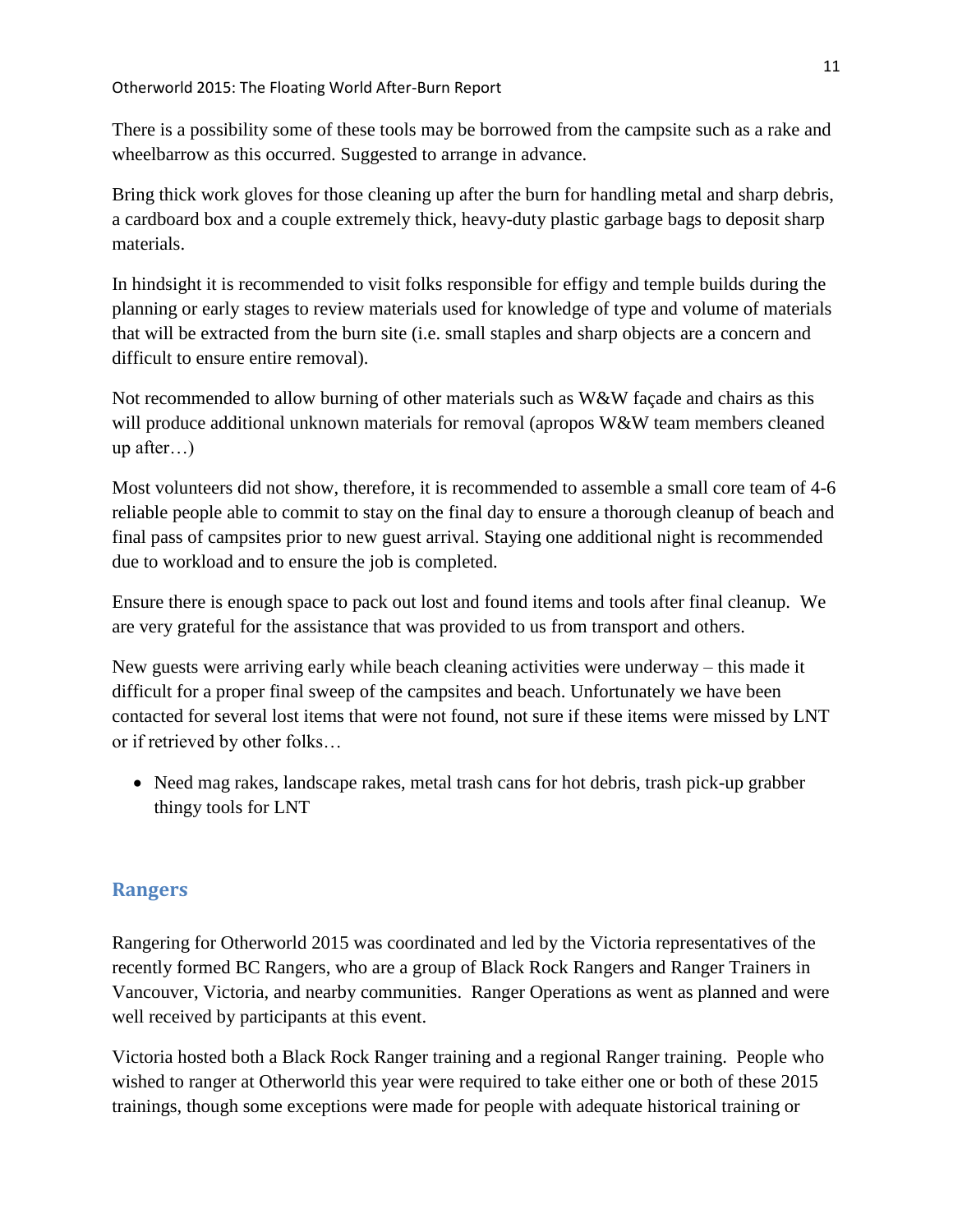experience based on the discretion of the Ranger Lead. We had 24 hr/day ranger coverage from noon on Friday until 11:00am on Monday of the event. Dirt rangers always worked in pairs, and shifts were three hours long; khaki shifts were between 6-9 hours long depending on time of day. We had additional coverage during the "peak" hours when we thought events requiring ranger support were more likely. Rangers were identified by distinct purple slingpacks purchased this year for the Ranger department; in addition, rangers wore luminescent pink armbands at night. Ranger Headquarters was situated beside Medical in the center of the event property, which was ideal. We also had a "sanctuary" space behind ranger HQ that was not staffed 24hrs, but rather was monitored during dirt shifts and hosted by a ranger when its use was needed by a participant. We had four shifts where a volunteer either did not show up to ranger, was not able to ranger, or notified us in advance that they would not be able to ranger; these shifts were covered either by another ranger or by the khaki on shift walking with the dirt ranger. The shifting worked extremely well, however a recommendation for future events would be to stagger shift changes for khaki so that they're not occurring at the same time as shift changes for dirt rangers.

We had three incidents which were serious in nature:

- A participant felt into the embers of the effigy and was seriously burned. Rangers were on scene immediately, called medical, prevented the participant from wandering off, and held perimeter. Once medical was on scene they became primarily responsible for the injured participant, and rangers worked to calm the very upset friend of the participant. The friend wanted to follow the car taking the injured participant to the hospital but rangers felt it was unsafe for her to drive and they kept her on the scene.
- There was an attempted major theft. A participant reported that her laptop had been stolen from her tent and was extremely upset. The participant's friend ran through the venue looking for the thief and calling loudly about a lost laptop; this friend eventually spotted the thief who then dropped the laptop and ran. The laptop was recovered and the thief was never seen again. (Since no one recognized the thief and they were not seen again during the event, we strongly suspect it was someone who entered the event from the nearby hiking trail.) Rangers supported the very distraught participant and worked to calm the angry friend so that the situation did not escalate.
- A vehicle ran over a corner of a tent while exiting the event. While there were thankfully no people inside the tent, a disco ball and a guitar were inside and were damaged from the incident. Pictures were taken of the damage and provided to the participant in case they wanted to pursue it with the driver of the truck.

We had a number of smaller incidents throughout the event. We also had a major sound violation in the early morning hours of Monday that affected a large number of people who were trying to sleep. The rangers on shift decided to "do nothing" until they received a complaint. In hindsight, this was the wrong course of action as it was not only preventing sleep for a great number of people, it was breaking both the sound policy of the event and the conditions of our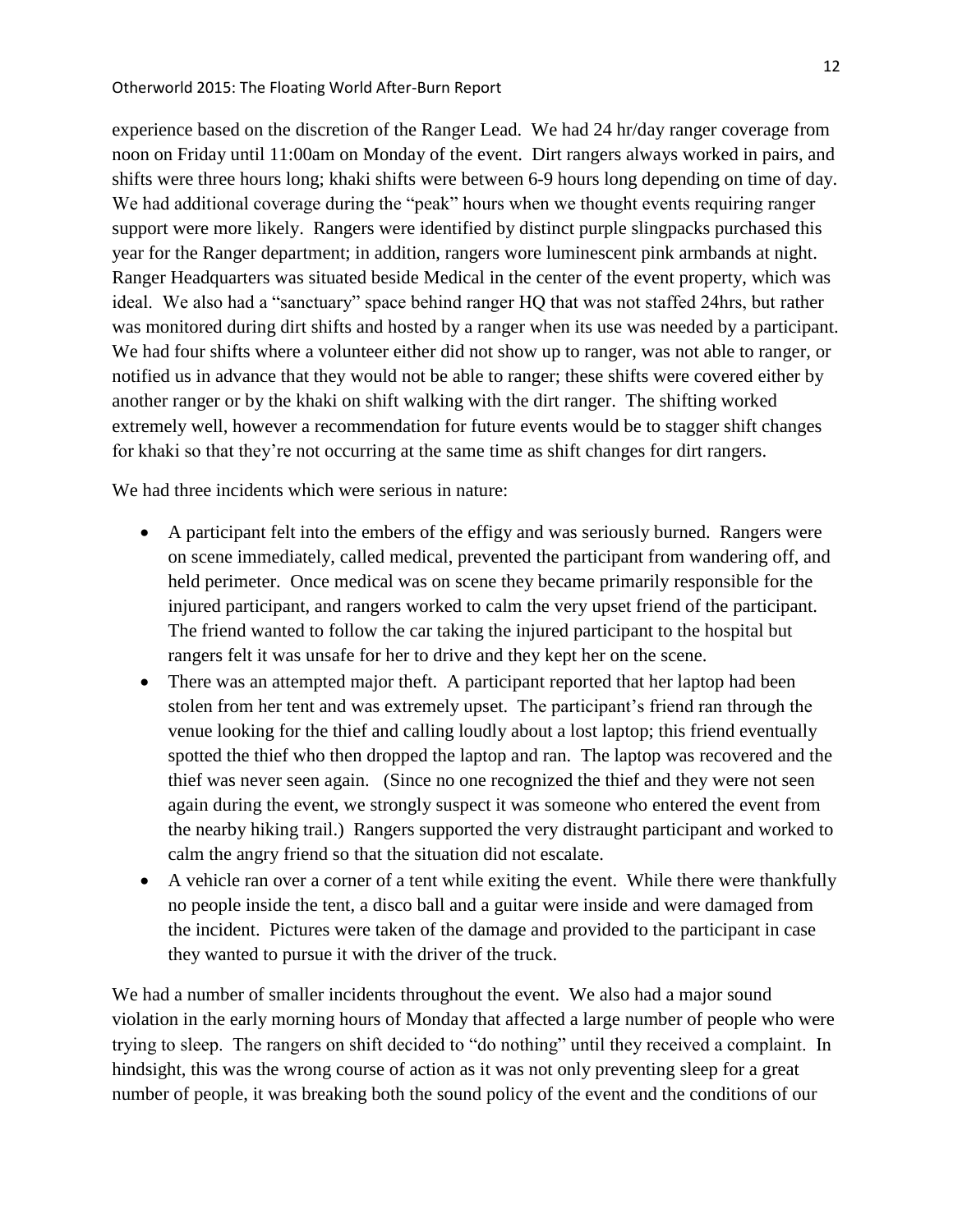venue rental. In the future, if participants are grossly violating the sound policy, rangers will speak to them immediately rather than waiting for a complaint.

Overall, ranger operations were very successful. Both major and minor incidents were handled well, and the ranger department worked well with medical and the event team. We received a great deal of positive feedback from participants both during and after the event. Based on the success of this year, and a consistent approach to Rangering and documentation, we strongly recommend that Kindle Arts look to BC Rangers to coordinate and lead ranger operations at all future large events.

# <span id="page-13-0"></span>**Transport**

- Need dedicated load / unload volunteers
- Confirm bookings with bookers, including space allotment in cubage
- Require shipments to be boxed/crated, bundled, or packaged, and labelled.
- Pickup and drop off at single collection point worked well.
	- o Not sure if we'll keep being able to use this space. Fletcher deserves a HUGE shout out for his work here.
- Stuff got delivered to and from location, with little to no damage.
- Avoid transporting bikes.
- Scheduling: if you want to leave at 3:00 tell everyone to be ready to load up by 11:30
- Pick up times need to be clearly laid out and agreed to beforehand. Also make the time span short, eg., the truck is getting loaded from 5-9 but you can only get stuff on the truck if you drop off before 7. People showed up 30 mins before loading was finishing, expecting to get stuff on truck.
- Nothing comes back on the truck that didn't go up on the truck. Somehow, the truck was heavier coming home than on the way up.

# <span id="page-13-1"></span>**Effigy**

The effigy was a smashing success, we had an adequate number of volunteers and the burn went off without a hitch. Room for improvement might be a more interactive piece and also more inclusion in the community with the whole construction/ process. Group projects encourage community and camaraderie.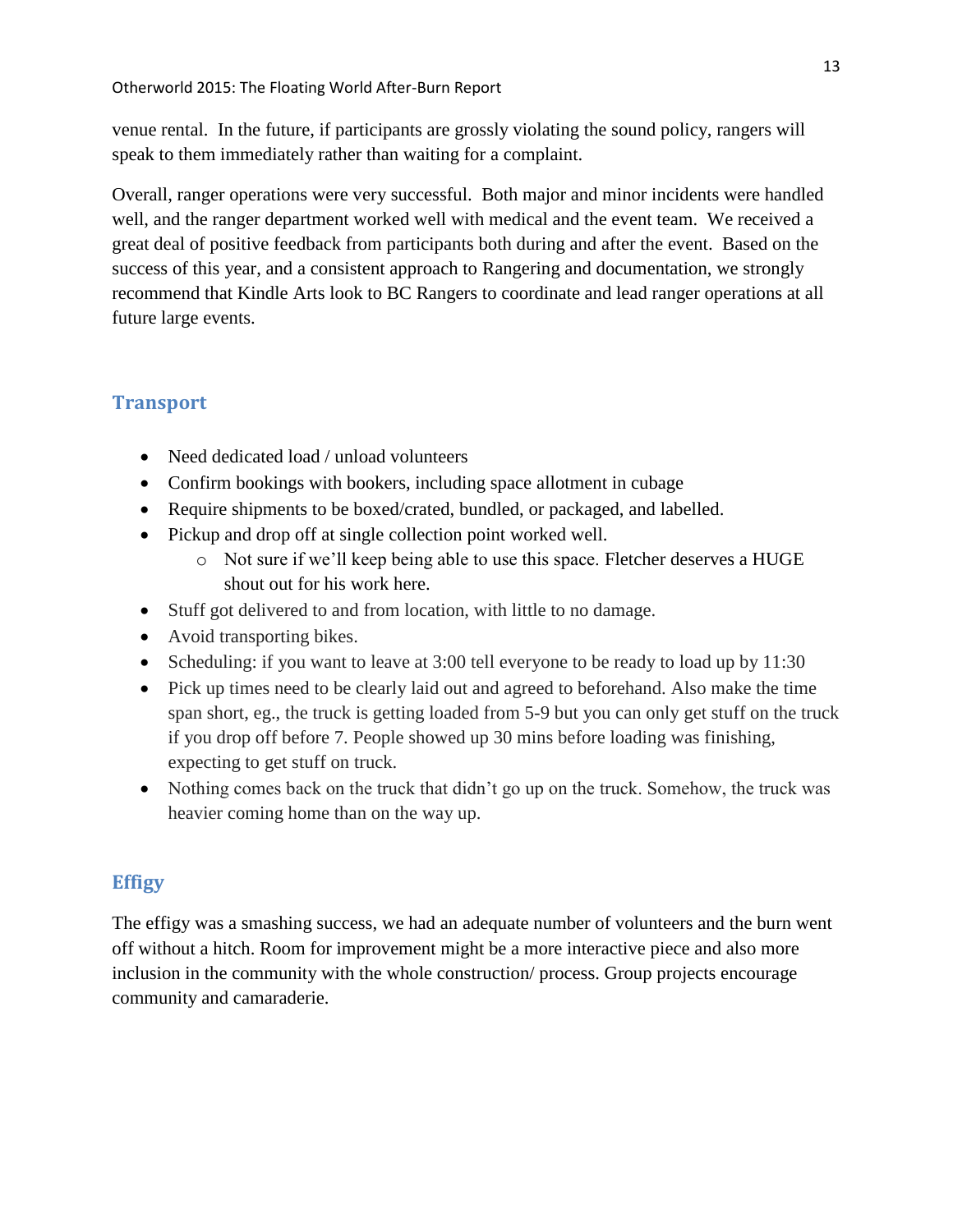## <span id="page-14-0"></span>**Temple**

2015 Otherworld Temple of Transformation Report.

To whomever happens to be reading this… Hello

The following Temple Report will be broken into four sections

- 1. What happened
- 2. What went well
- 3. What didn't go so well
- 4. Suggestions for improvement

#### 1. What Happened?

We, Harmony Proulx and I, Mark Roch, collaborated to design and submit a temple design proposal for Otherworld 2015.

We advertised it on Facebook to drum up support and used it for intermittent requests for assistance from the community.

We spent a number of days off site designing, building, painting and locating supplies from a variety of sources & people.

Transport was handled by myself while on site set up was assisted by a wide variety of individuals from the community.

This year there were Temple Guardians to assist in a variety of different ways & more will be spoken about this shortly.

The burn went off without injury, incident or use of gas, diesel or any other toxic accelerant or materials in the entire structure.

Leave no trace did an excellent job cleaning up the next day and very little disturbance to the natural environment was noticed.

#### 2. What Went Well?

The first initial off site build day went well. The perfect number of people showed up, progress was exactly what was needed and all design irregularities were resolved.

Facebook was an easy way to drum up support and draw people in even from outside of the burner culture.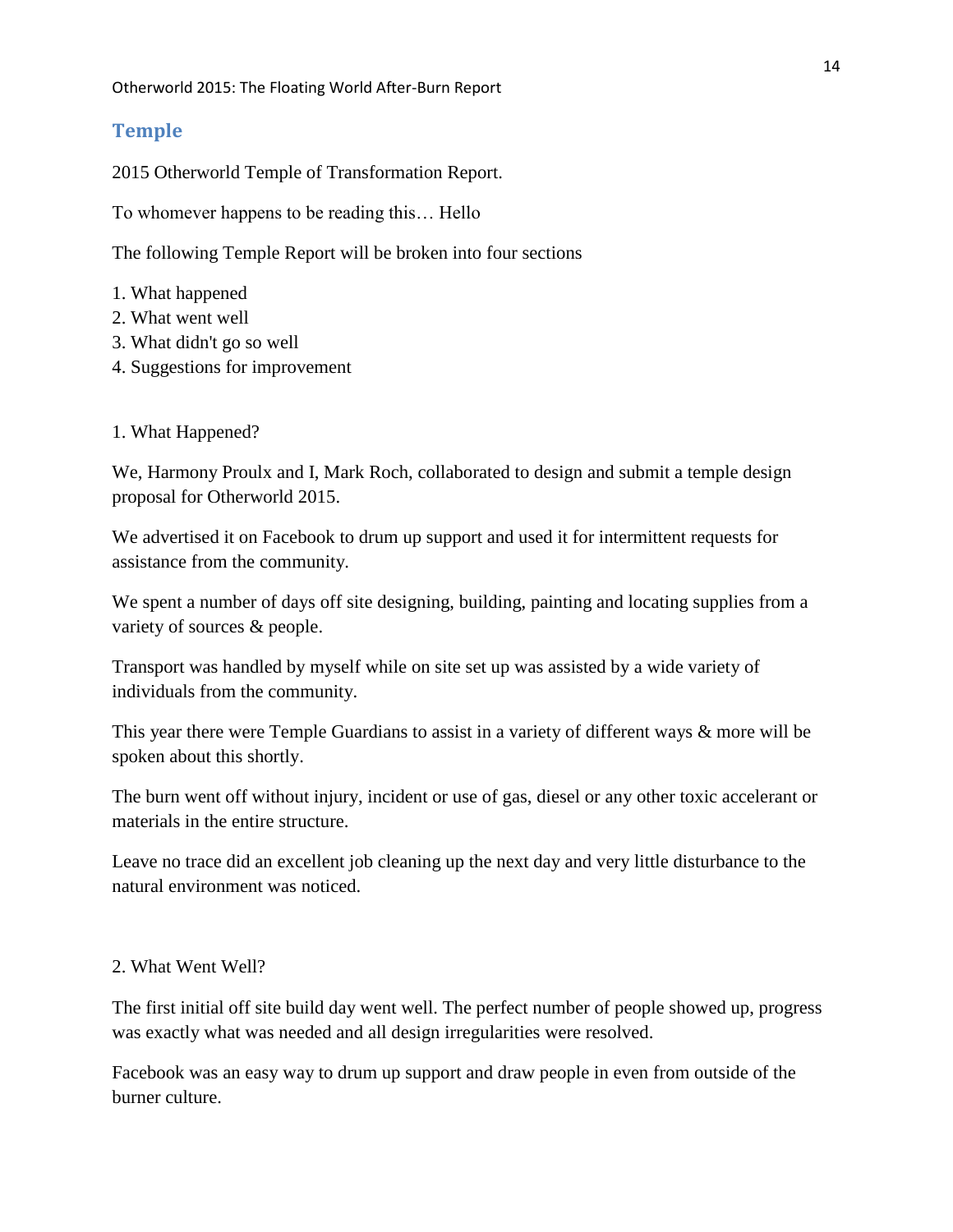Otherworld 2015: The Floating World After-Burn Report

The design was simple to assemble and made it easy to construct off and on site.

Lots of help occurred on site with lots of gold stars for a few who went above and beyond.

The burn lead and I worked well together and was tireless and highly instrumental in pulling off a successful event with some great last minute suggestions that improved the .

Certain core individuals gave not only skills and labour but also enthusiasm and support throughout the project.

Had Harmony not created the initial inspiration and momentum I would not have been involved this year.

3. What Didn't Go So Well?

Material sourcing from the community was a challenge at first, eventually the design had to change as a result.

It became necessary to donate some of my own materials due to concerns over running over budget.

After the first build day it became a challenge to get help from the community for further build days.

The mini lights in the temple added much more warmth at night

The use of cedar bough from the local forest while it went well required more off site effort than expected

Confusion on burn day… lots of hung over people with the majority of support coming from very few.

Monetary struggles resulted internally due to poor accounting within

Fire performers music and performances were way too high energy and not in alignment with the slower, grounded nature of Temple.

Team Lead position changed in the last week.

#### 4. Suggestions For Improvement?

On site the location for the Temple and Effigy should have been reversed due to the noise camps.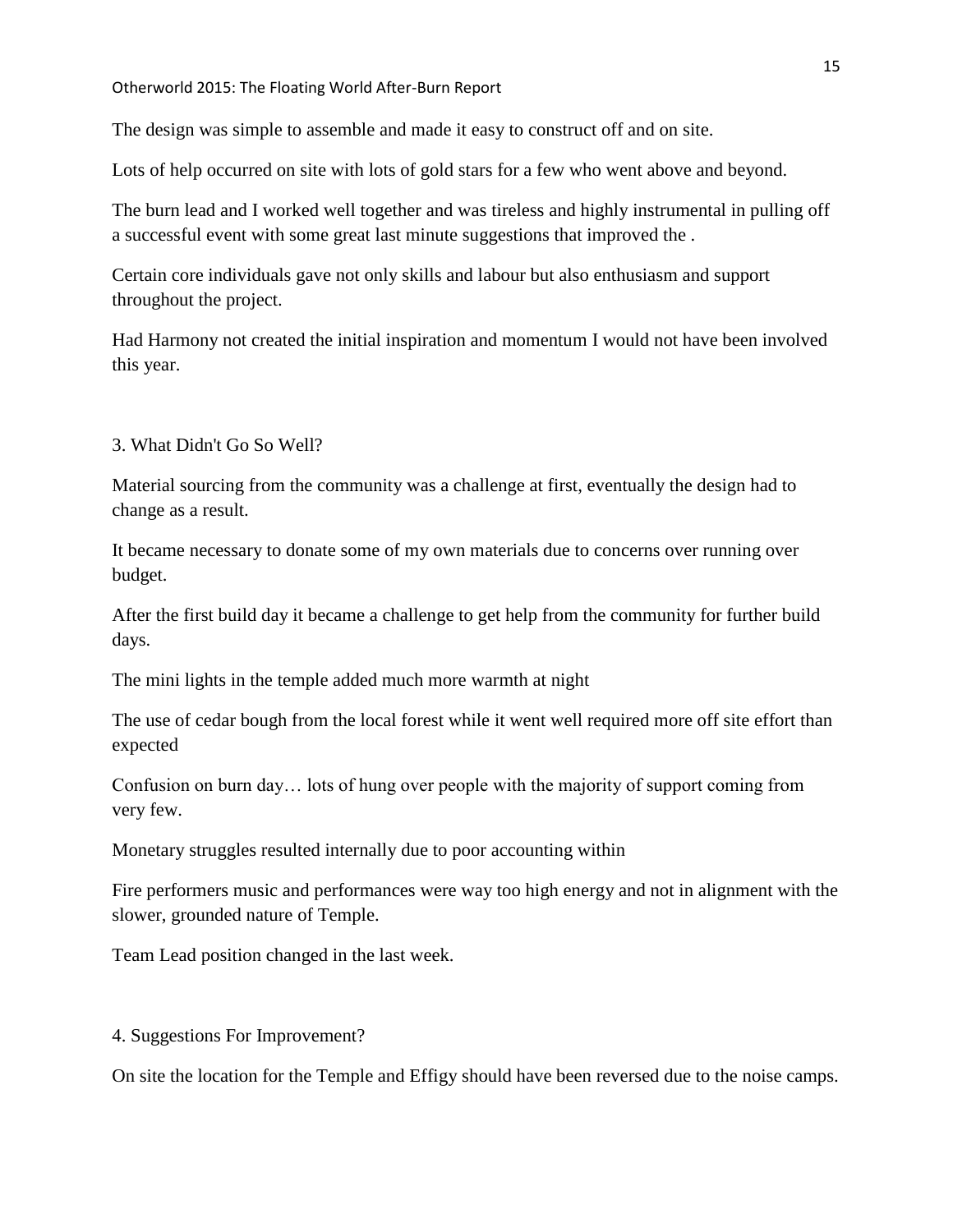Increase the Budget from 500.00 to 750.00 minimum (if warranted)

Signage placed for those new to Burning Man to know what the structures were and perhaps an explanation of why it is there.

Written budgetary procedures and mandatory training given to each effigy or temple builder with an envelope for all receipts (unless a straight amount is given, no questions asked).

A very clear review process of the different stages of Temple Burn planned out in advance with recommendations for the fire performers, music (if any), who, what, where, and when people will be available Sunday.

If I have missed anything then either ask or I will let this stand as complete.

Thanks to all who were instrumental in the creation of this, the first temple of our new and amazing locale.

Mark Roch.

# <span id="page-16-0"></span>**Temple Guardians**

For the first time we had Temple Guardians at Otherworld. This was suggested by Laurel Collins, and led at the event by Natalie Gregory.

45 people signed up to be a Temple Guardian at the event when they bought tickets, however only 25 people scheduled a shift on the sign-up sheet. Most people checked in and out of the Temple periodically during their shift, however the space was so small that having extra people in their at times was over bearing. If our Temples are small and so are our participant numbers at the event, maybe we need less Temple Guardians? Next year if there is a Temple I would suggest having maybe12 people dedicated to checking on the Temple on 6 hour shifts, they don't have to stay at the Temple all the time of course. This would then allow other departments that didn't get as good a volunteer show up rate, like LNT to increase volunteer numbers.

#### Recommendation:

Cap the number of Volunteers in each department on the Rats system; as in when a department is full you can no longer select that option when you buy a ticket.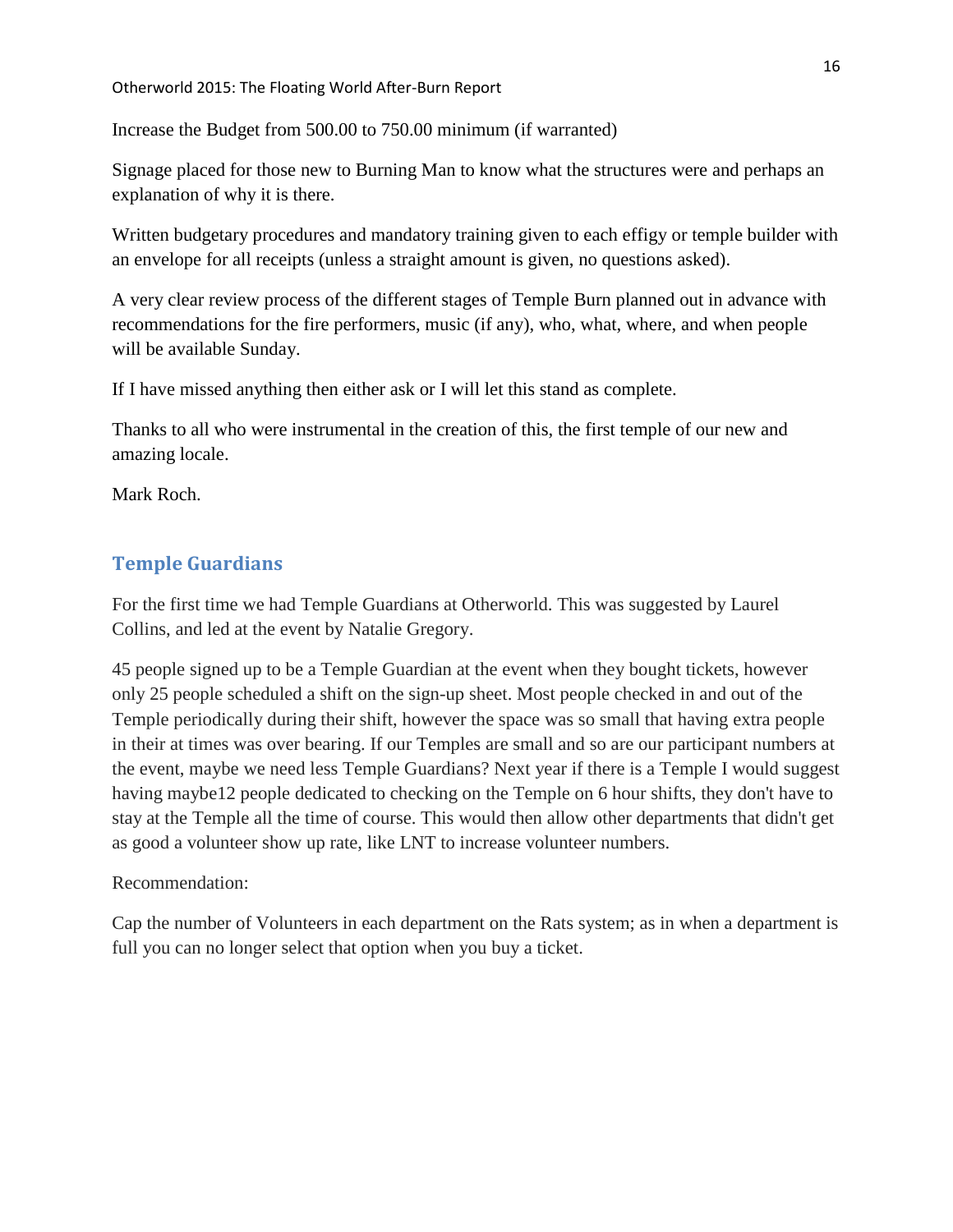# <span id="page-17-0"></span>**Fire Safety/Pyro**

Recommendations:

- Fire safety/pyro needs to be added as a volunteer option on the ticketing form
- Need overnight fire wardens to monitor the fire and put it out when everyone has gone to bed. The fire must always be attended when lit.
- Consider requiring flame effects to be pre-registered.
- Need leak-check spray
- Have to get in touch with Parks early next year.
- Fire hose from Chris C. was a godsend. Need to ensure we have all that again next year:
	- $\circ$  200 ft 2.5 inch main
	- o 600 ft 1.5 inch hose w/ two nozzles
	- $\circ$  2.5 in manifold to 2x 1.5 inch tee with ball valves
	- o Street key (2 inch square)
	- o Hose and pipe wrenches

Having a separate perimeter lead worked well - Amara is great! Things fell apart for Sunday, we need better planning in this regard next year. Everyone was tired from Saturday and didn't want to go back to work. Perimeter happened, and fire safety happened, but it wasn't pretty. We need new crews for both of these functions next year. This couldn't have happened without Chris C, Kevin S, and Fletcher.

Permits obtained for this event:

- Huu-Ay-Aht land use permit for arts event, fireworks display, and open fire.
- HFN Permit Approval document
- Fireworks permit signed by HFN developments CEO (unsure if this is actually AHJ)
- Provincial burn registration number and burn ban exemptions letter

# <span id="page-17-1"></span>**Ticketing**

This year's ticketing team was the wonderful mythical creature Nato, Natalie Gregory and Hiltz Tanner. Jared Warren was brought on board 3 weeks before the event, replacing Hiltz Tanner. This was done at Natalie's request to try and spread the workload. It helped, somewhat!

Ticket sales were staggered this year for the first time, and it took approx a month for the event to fully sell out. Sales were staggered to ensure that critical volunteers (leads) got tickets first, followed by the the Kindle Arts Society membership list. After these two sales there was a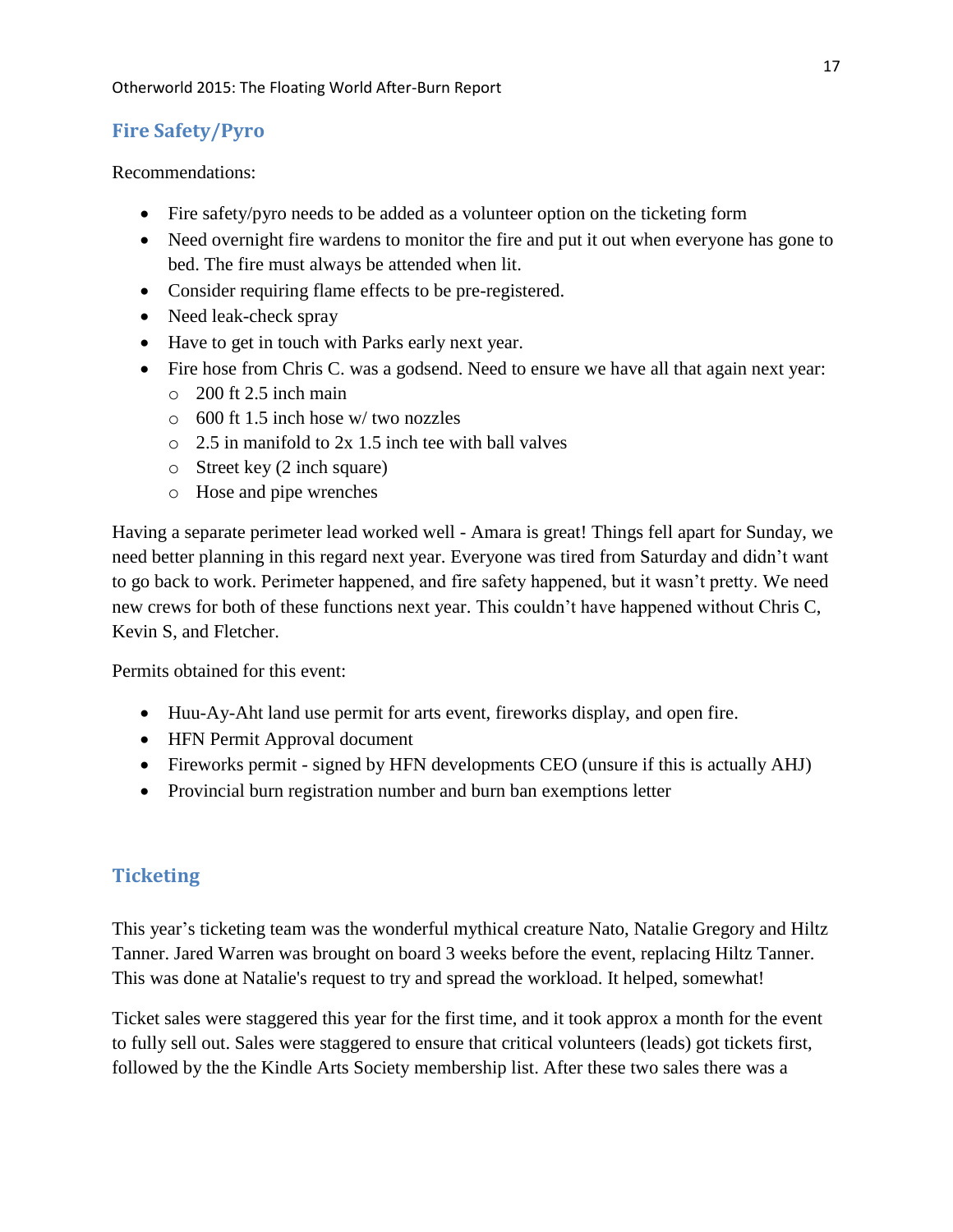general sale, followed by an OMG final sale. We also carried on the tradition of subsidy tickets to make the event accessible to all.

Ticket refunds were only valid for a week after purchase; all tickets refunded were put back into the general sale pool. Again we ran a ticketing transfer system via the Kindle Arts Society website. The transfer system closed the Monday prior to the event. This deadline was posted a lot by Natalie, however this didn't stop people asking for transfers right up until the event. It became frustrating with people asking for personal 'favors', all of which were declined. Transfers were done for those that bought two tickets under one name for friends.

Subsidy ticket allocation was carried out by Natalie and Lori, then approved by Pam Lloyd. This year for the first time we set a minimum cost of \$40 which was the event cost per person (site, medics, security and insurance). Participants who offered less than the cost price were contacted via email and asked if they could pay \$40. All those asked did. We also contacted those people who put no explanation as to what they would contribute to the event (e.g which department they would volunteer in) and those who 'double dipped' (bought tickets in the general sale and the subsidy sale). All unclaimed subsidy tickets after the payment deadline were then sold at full price in the general sale.

Subsidy Ticket Breakdown:

- Applications: 45
- Number of Subsidy tickets claimed: 20

# Gifted Tickets:

- As per Kindle Arts Society Board: 3
- Campsite staff and First Nations: 11

# General Ticket Breakdown:

- 409 total names on the gate list
- $\bullet$  10 minors under 12= 396 total tickets sold
- $\bullet$  24 no shows
- 372 paying participants at the event (includes one teenager AND subsidy tickets, minus Kindle Arts Society gifted tickets)

Recommendations:

 Formal subsidy policy by the Kindle Arts Society, this applies to all events not just for Otherworld.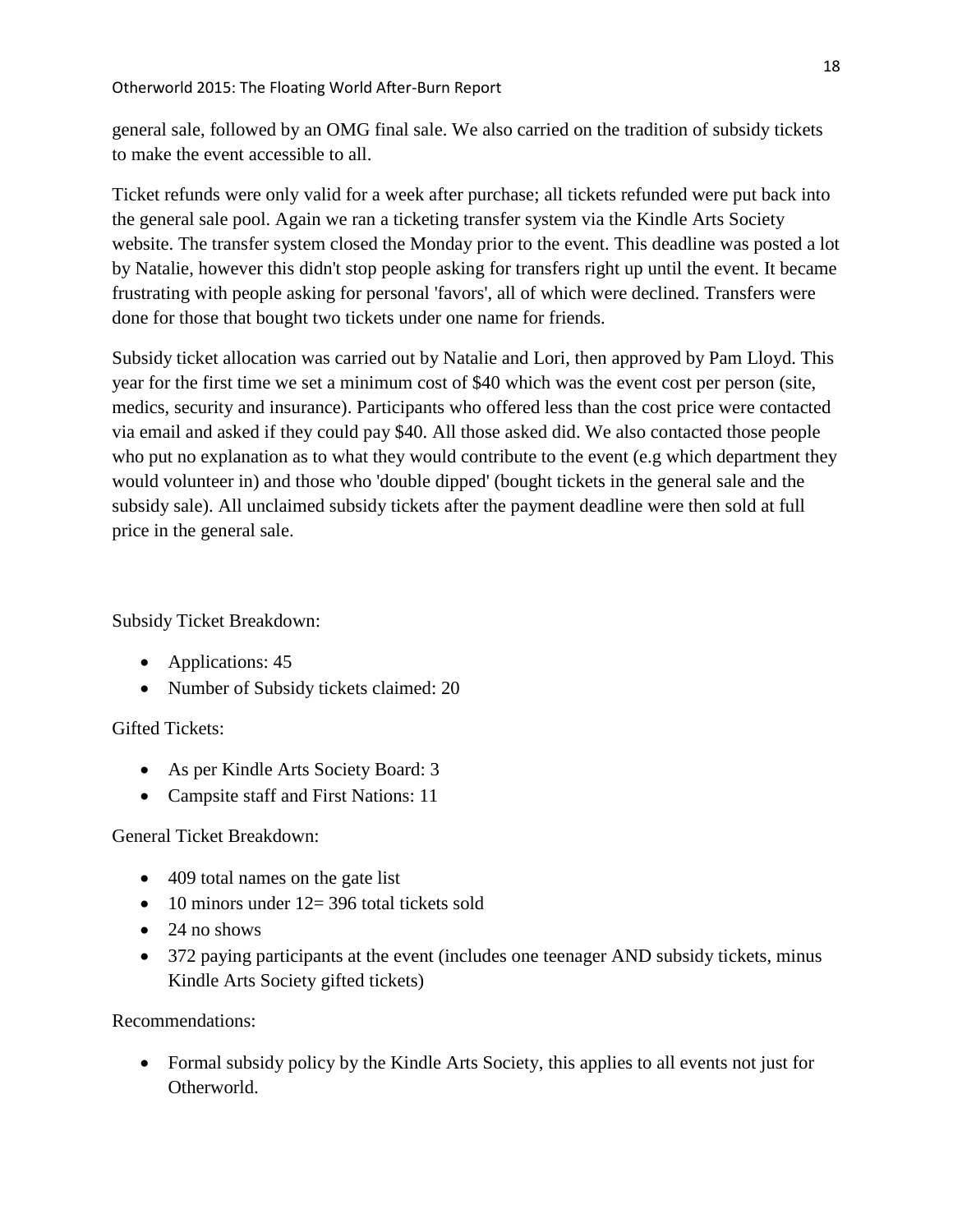- Ensure that information posted on the Otherworld website lines up with that on the event page/social media. This should be triple checked regarding dates/deadlines surrounding subsidy applications and ticket transfers in-particular.
- Formal policy by the Kindle Arts Society relating to those participants who bring care attendants relating to ticket cost and allocation.
- Continue the staggered sales approach for larger events, like Otherworld.
- Look into other payment methods other than PayPal, ideally with reduced fees.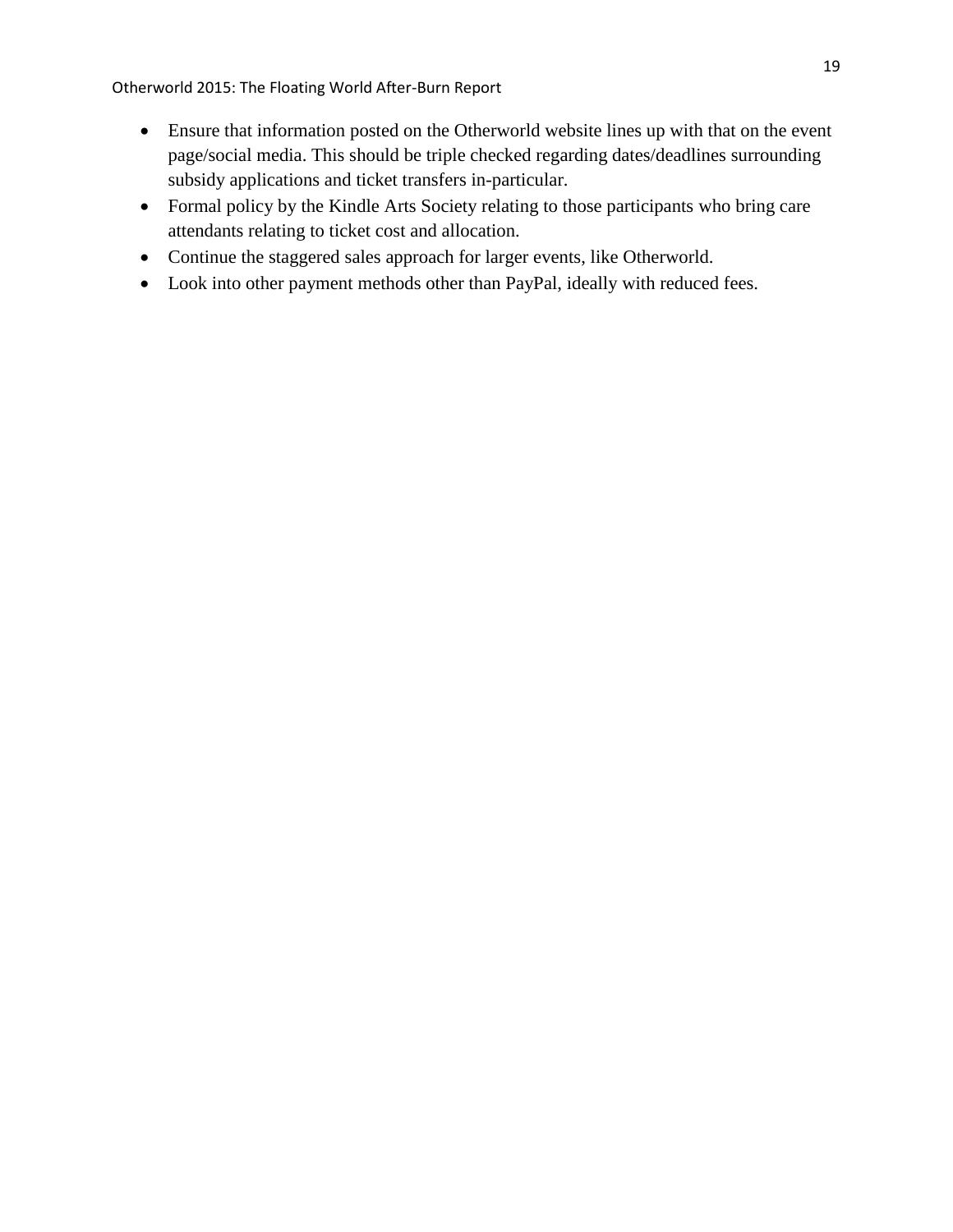# <span id="page-20-0"></span>**First Aid**

Medical, First-aid, and Health Consultation.

Cindy Milner RN (C), BHS( N), MN

778-233-7195 milnerconsulting.ltdagmail.com

# OTHERWORLD MEDICAL REPORT – JUNE 26-29, 2015

Location: Pachena Bay Campground, Bamfield.

There was a total of 18 people treated for medical/first aid related issues, and 14 seen for medical/first aid advice.

Age range: 18 months – 45 years

Gender: 6 females and 12 males

First Aid:

- $\bullet$  4 minor cuts
- 2 wood splinters
- $\bullet$  4 burns (minor)
- $\bullet$  2 blisters
- 2 headaches requesting analgesic

Medical:

- 1 suture removal and infection
- 2 related to drugs and alcohol usage/misusage
- 1 major burn that was transferred to Bamfield Clinic and then to Port Alberni Hospital via BCEHS
- 2 incident required Ranger involvement and there were no security related issues.

Information:

14 festival attendees stopped by medical for first aid/medical advice related to bug bites, allergies, drugs/alcohol, sick children, and heat related issues.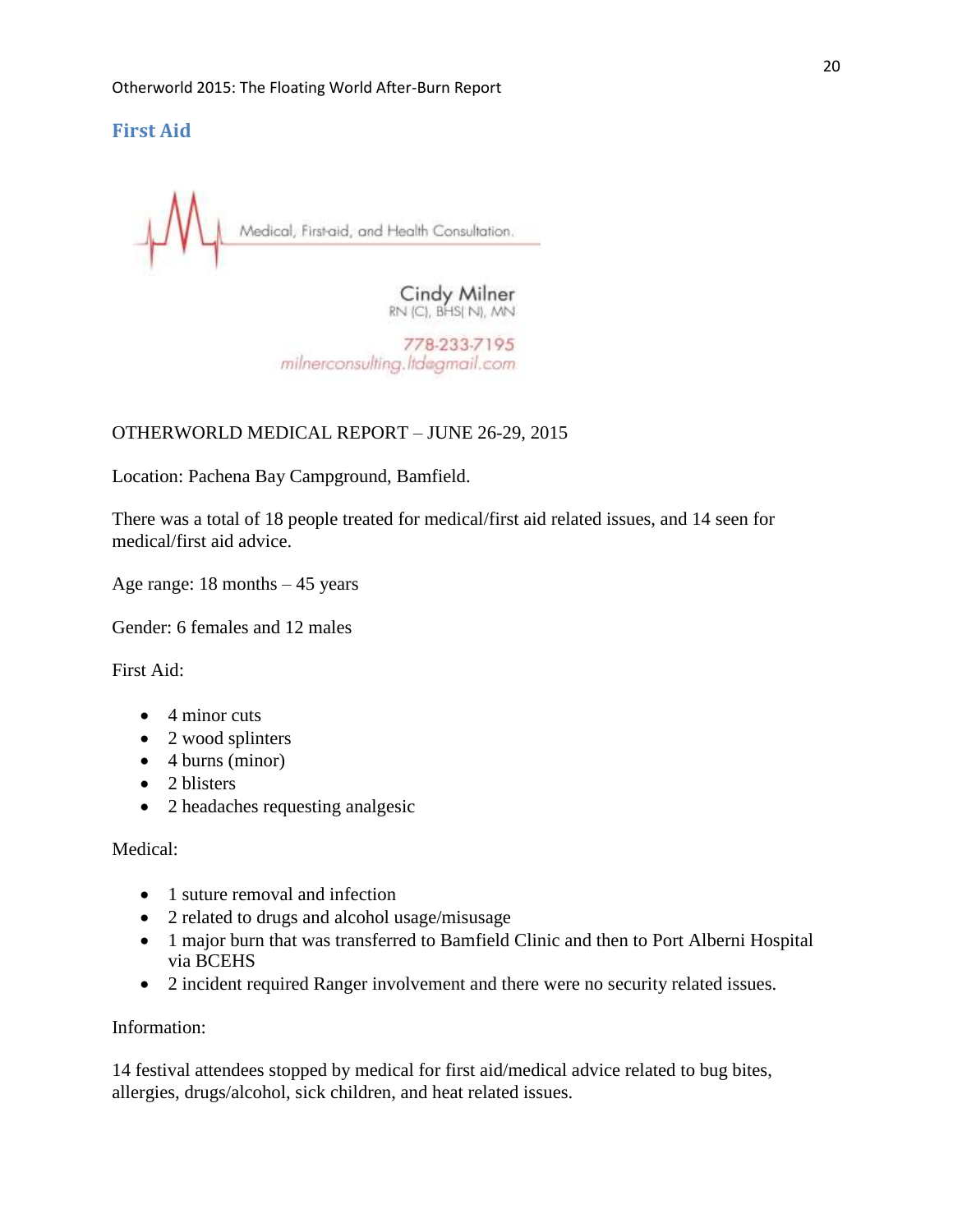For next year:

- Medical to have better lighting and signage 24/7
- Gatorade and water station 24/7
- Large quantities of water- 20-40 litres to be kept on beach, while any burning is underway and until coals are "cold".

With thanks,

Cindy Milner RN (C), BHS(N), MN

# <span id="page-21-0"></span>**Fireshow**

An interesting event for fire performances, making plans without having eyes on the site until my actual arrival. All in all things went well. So the list of things that went well and things that didn't are:

#### **Things that worked:**

Great feedback from the audience and performers regarding the Effigy Burn show, again different flavours of music. 10 performers overall, and 10 sets. The Hello Kitty Fire Cannon was an enormous hit!

The Temple fire show also received a majority of favour with 22 performers over the course of the 35 minutes.

I was able to find help to handle the casual fire jam on Friday night (trying to have ONE night off over the weekend) (I didn't end up getting one…). Will definitely be doing that again next year. Maybe even spin, but not have to be "responsible"….

Performing on a sandy beach although fun is a bit of a pain, sand in the Kevlar of our tools can heat up with the fire and damage them. I brought a canvas drop sheet for the performers to store their gear on during the shows, it seemed to substantially minimize the amount of sand contaminating our wicks.

# **Things that didn't work well:**

The volunteer signup is still confusing as has been for the past four years, people involved with the temple burn and effigy burn, standing fire sculptures, but NOT part of the fire dancing feel obligated to click on the Fire selection point during the ticketing process, and it takes a great deal of time weeding out the people who don't need to be receiving my emails. Easy fix, create more volunteer selection points, ie Fire Dancing vs Fire ART.